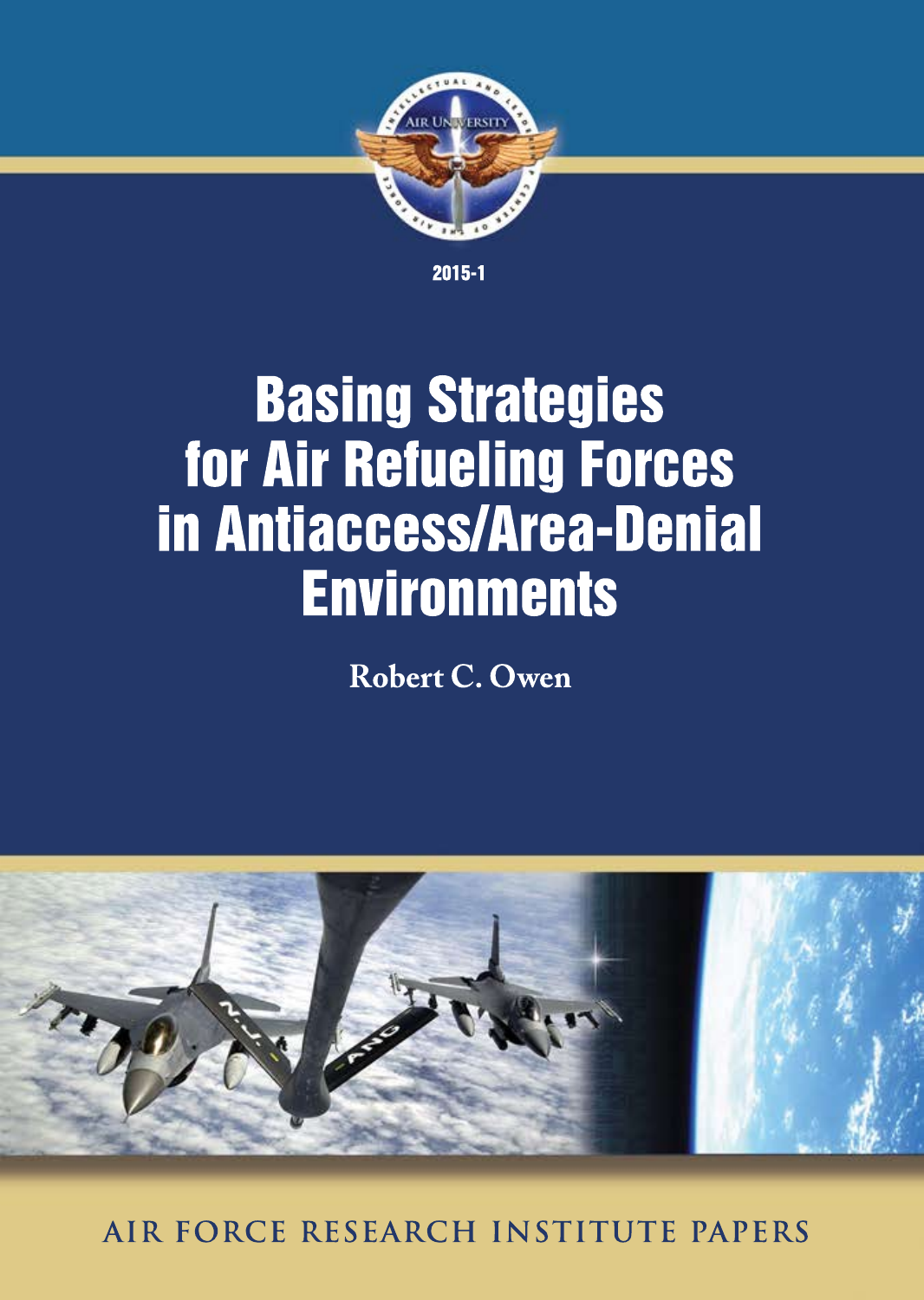## **Air University**

## **AIR FORCE RESEARCH INSTITUE**



# **Basing Strategies for Air Refueling Forces in Antiaccess/Area-Denial Environments**

ROBERT C. OWEN

AFRI Paper 2015-1

Air University Press Air Force Research Institute Maxwell Air Force Base, Alabama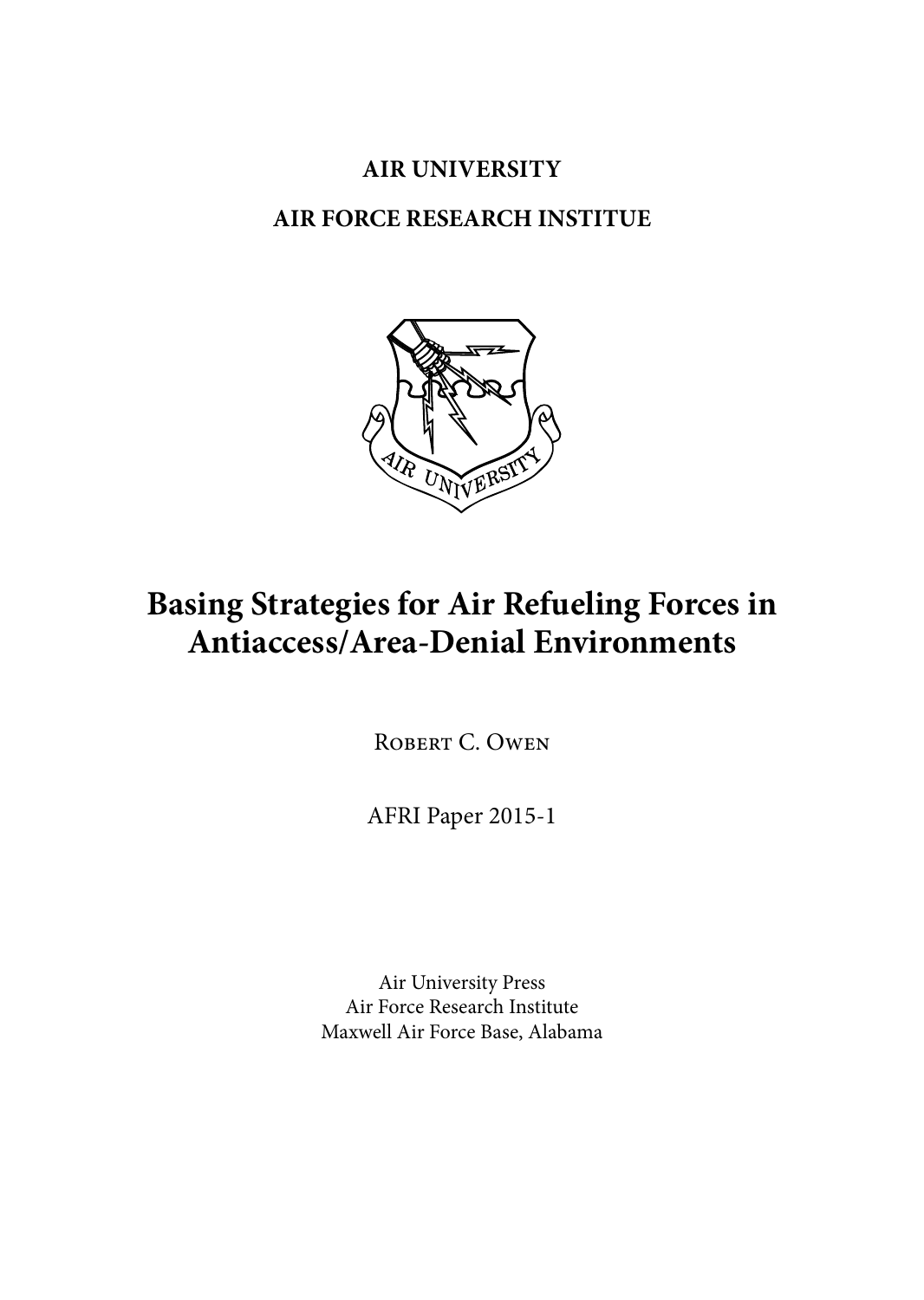*Project Editor* Cheryl King

*Copy Editor* Sandi Davis

*Cover Art, Book Design, and Illustrations* Daniel Armstrong L. Susan Fair

*Composition and Prepress Production* Nedra O. Looney

*Print Preparation and Distribution* Diane Clark

#### AIR FORCE RESEARCH INSTITUTE

AIR UNIVERSITY PRESS

*Director and Publisher* Allen G. Peck

*Editor in Chief* Oreste M. Johnson

*Design and Production Manager* Cheryl King

Air University Press 155 N. Twining St., Bldg. 693 Maxwell AFB, AL 36112-6026 afri.aupress@us.af.mil

http://aupress.au.af.mil http://afri.au.af.mil/



#### **Library of Congress Cataloging-in-Publication Data**

Owen, Robert C., 1951– author. Basing strategies for air refueling forces in antiaccess/area-denial environments / Robert C. Owen. pages cm. — (AFRI paper 2015-1) Includes bibliographical references. ISBN 978-1-58566-258-6 1. Airtankers (Military science)—United States. 2. Airplanes— Air refueling—United States—History. 3. Military bases, American. 4. Access denial (Military science) I. Title. UG1242.T36O94 2015 358.4'183–dc23

2015033755

Published by Air University Press in September 2015

#### **Disclaimer**

Opinions, conclusions, and recommendations expressed or implied within are solely those of the author and do not necessarily represent the views of the Air Force Research Institute, Air University, the United States Air Force, the Department of Defense, or any other US government agency. Cleared for public release and unlimited distribution.

Air Force Research Institute papers and other scholarly Air University studies provide independent analysis and constructive discussion on issues important to Air Force commanders, staffs, and other decision makers. Each paper can also be a valuable tool for defining further research. These studies are available electronically or in print via the AU Press website at http://aupress .au.af.mil/.

To make comments about this paper or submit a manuscript to be considered for publication, please e-mail AFRI at afri.public@ maxwell.af.mil.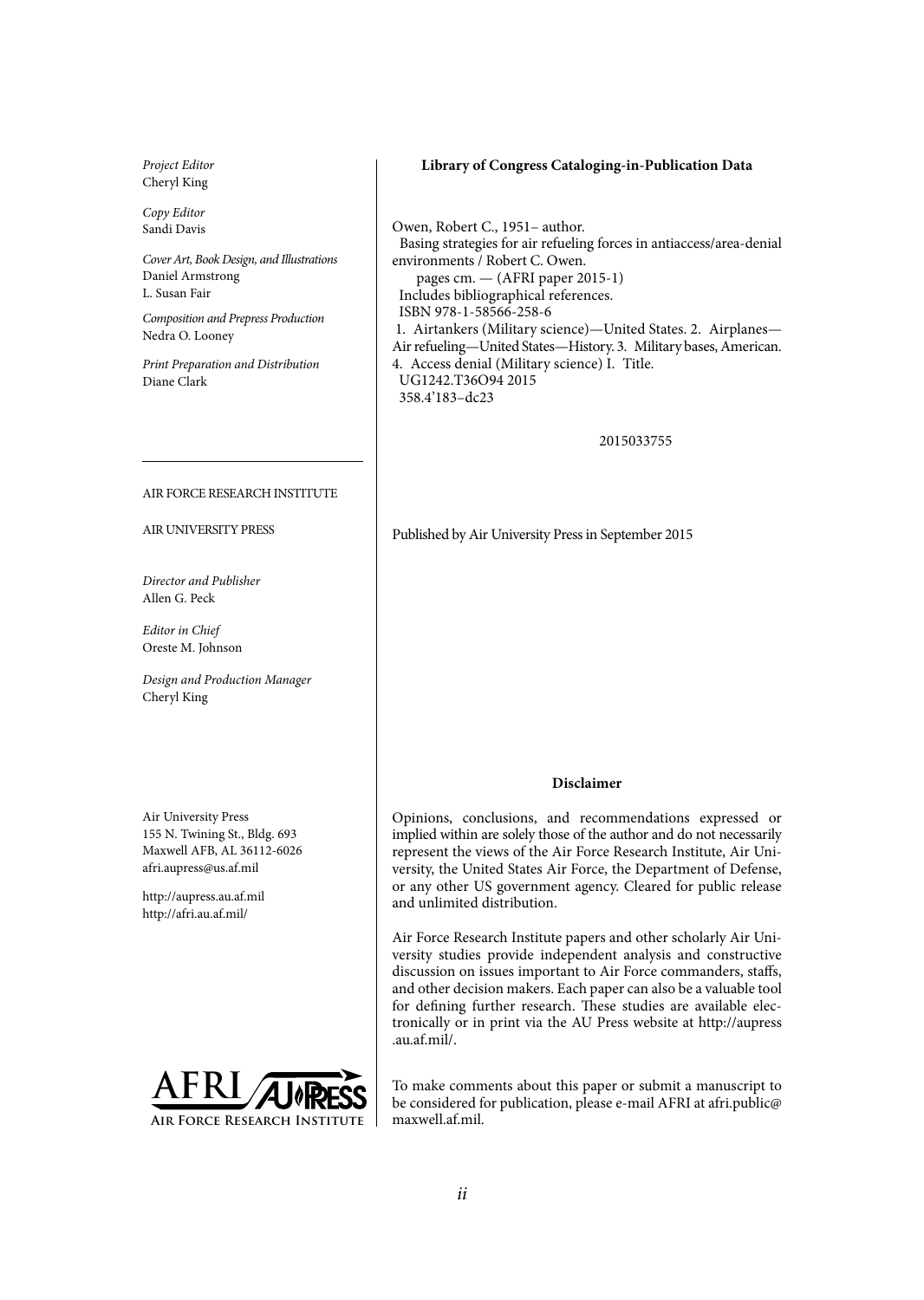## **Contents**

| <b>List of Illustrations</b>    | $\mathcal V$ |
|---------------------------------|--------------|
| <b>About the Author</b>         | vii          |
| Abstract                        | ix           |
| Introduction                    | 1            |
| The Threat                      | 1            |
| <b>Assessing Basing Options</b> | 4            |
| Aircraft                        | 10           |
| <b>Recommendations</b>          | 14           |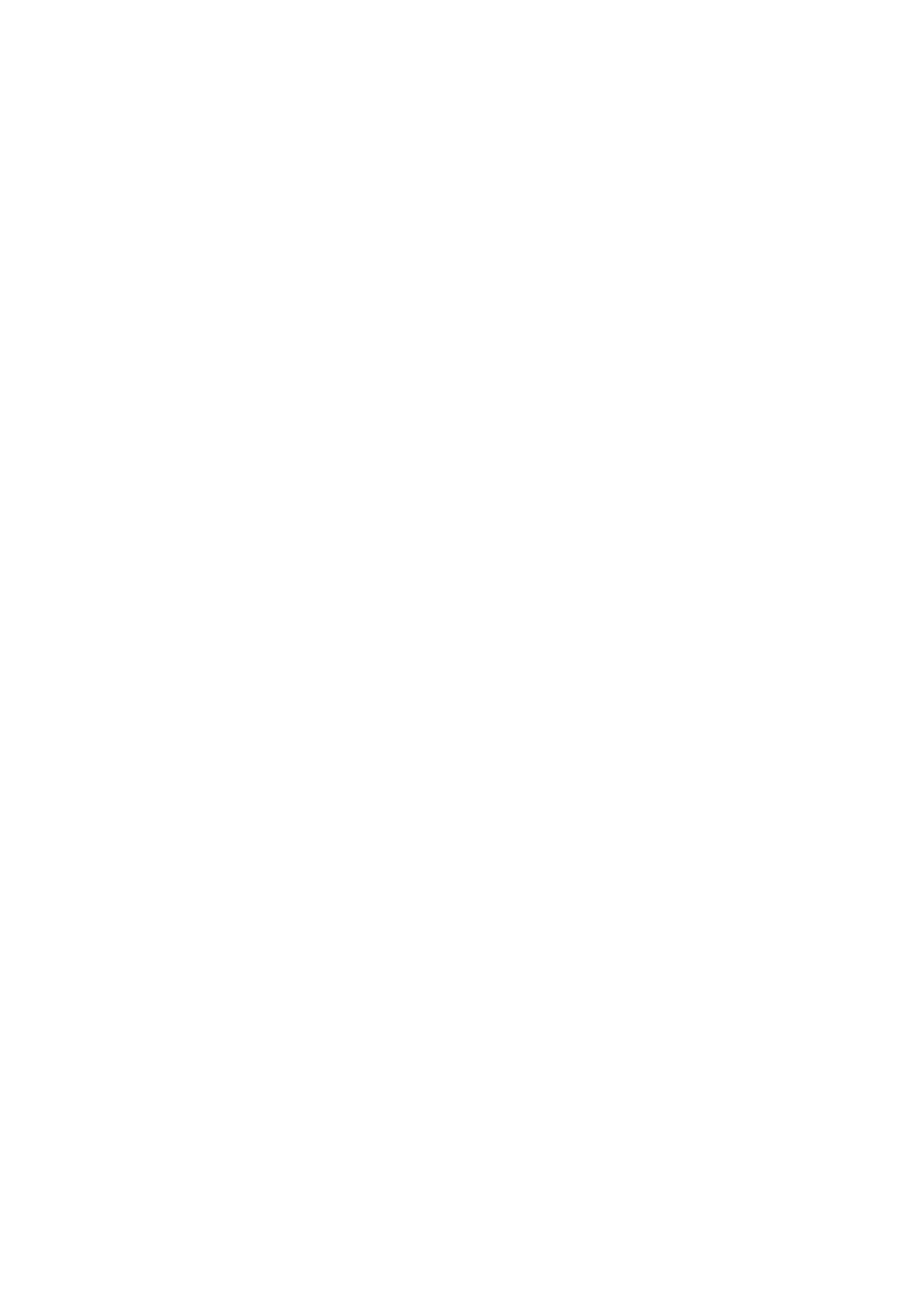## **Illustrations**

| Figure |                                                             |    |
|--------|-------------------------------------------------------------|----|
| 1      | Relationship of island chains and threat rings              | 3  |
|        | Airfields in the Bohol Sea area of the southern Philippines | 13 |
| 3      | Fixed and dynamic dispersal vulnerabilities                 | 14 |
| Table  |                                                             |    |
|        | Fuel offload capacity at varying operational radii          |    |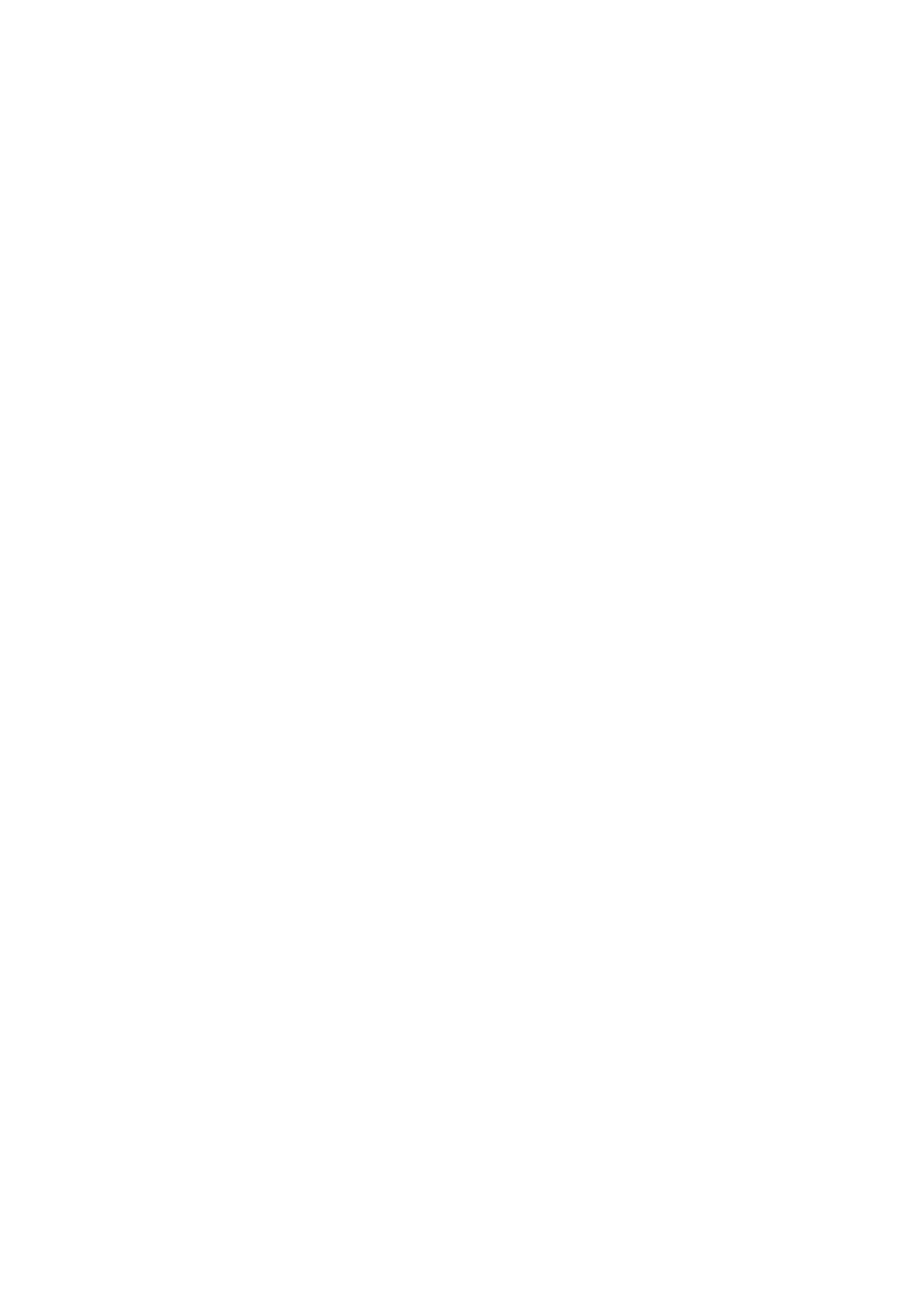## **About the Author**

Robert C. Owen is a professor in the Department of Aeronautical Science at Embry-Riddle Aeronautical University, Daytona Beach campus. In this position, he teaches courses in manned and unmanned aviation operations, law, and history and conducts research in national defense policy issues. Professor Owen joined the Embry-Riddle faculty in 2002, following a 28-year career with the United States Air Force. His military career included a mix of operational, staff, and advanced education assignments. He is both an Air Force command pilot and a commercial pilot, with instrument and multiengine ratings. He flew over 3,400 hours in the Air Force and over 1,000 hours in various civilian aircraft. Professor Owen also served on the Headquarters Air Force staff and the Headquarters Air Mobility Command staff. His academic assignments included tours as an assistant professor of history at the US Air Force Academy and as dean of the USAF's School of Advanced Airpower Studies (now the School of Advanced Air and Space Studies), the service's graduate school for strategic planners. In addition to numerous articles and monographs, his book publications include the chronology volume of the *Gulf War Air Power Survey* (1995), *Deliberate Force: A Case Study in Effective Air Campaigning* (2000), and *Air Mobility: A Brief History of the American Experience* (2013).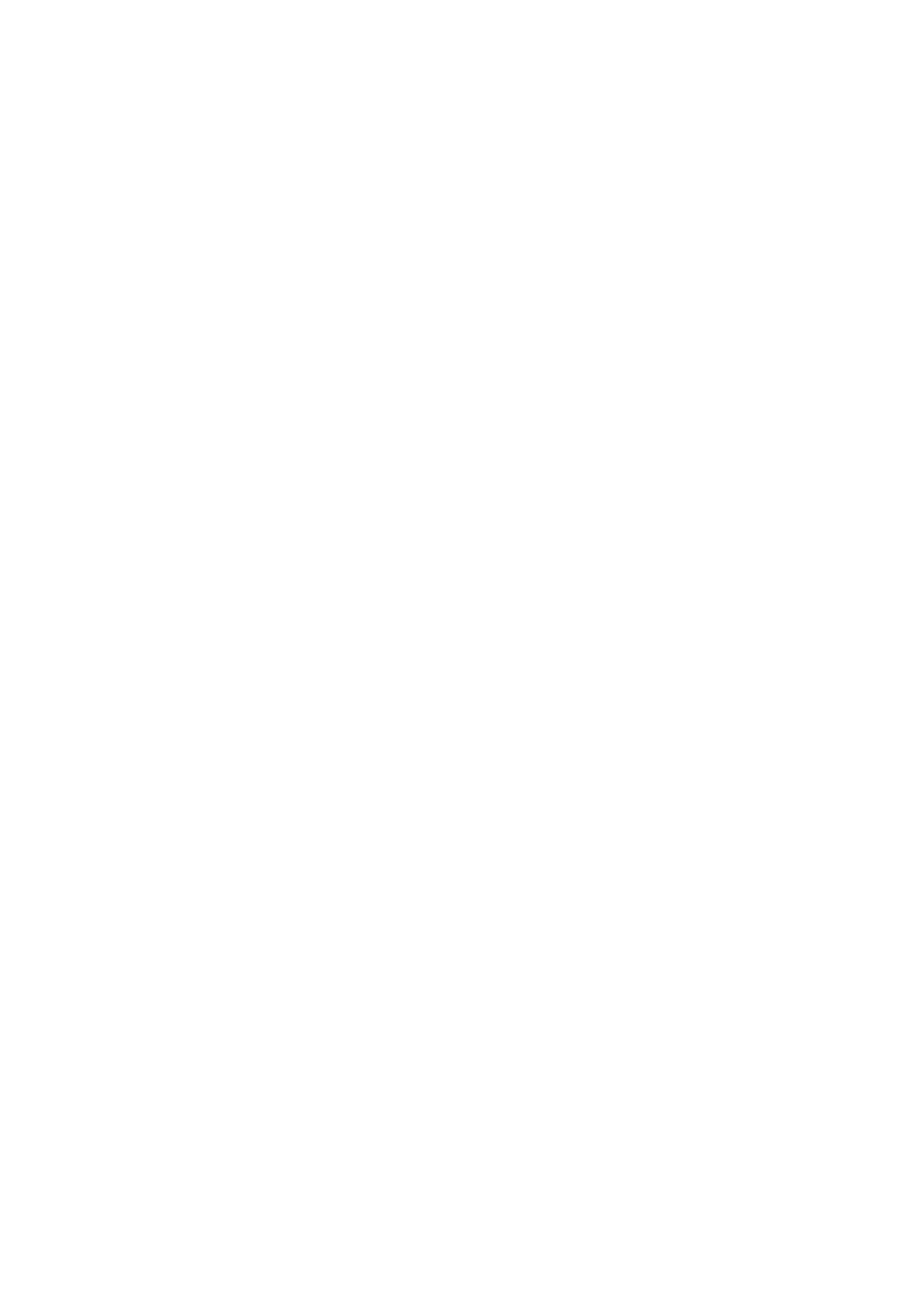## **Abstract**

This study addresses the challenge of basing air refueling forces in regions marked by scarcities of appropriate airfields and powerful antiaccess/area-denial (A2/AD) threats from regional enemies. In such conflicts, the scale of required tanker deployments likely will overwhelm the number of first-class airfields available to accommodate the airliner-based air refueling aircraft in the United States Air Force fleet. Moreover, tankers based in forward areas will be subject to a wide range of enemy attacks on the ground and in the air. Consequently, this study begins by discussing the nature of the threats posed to forward-based air refueling units by modern A2/AD systems and then examines various basing concepts to mitigate those threats. The basing concepts explored are hardening of aircraft shelters and support facilities, disaggregation of refueling units among prepared bases, and agile disaggregation among more austere base infrastructures. The study also includes discussion of the potential value of introducing a midsized "tactical" tanker to the fleet able to operate from airfields substantially shorter and more weakly surfaced than these required by the current fleet of modified airliners. The study concludes by recommending greater focus on agile disaggregation, acquisition of a fleet segment of tactical tankers, and directions for further analysis.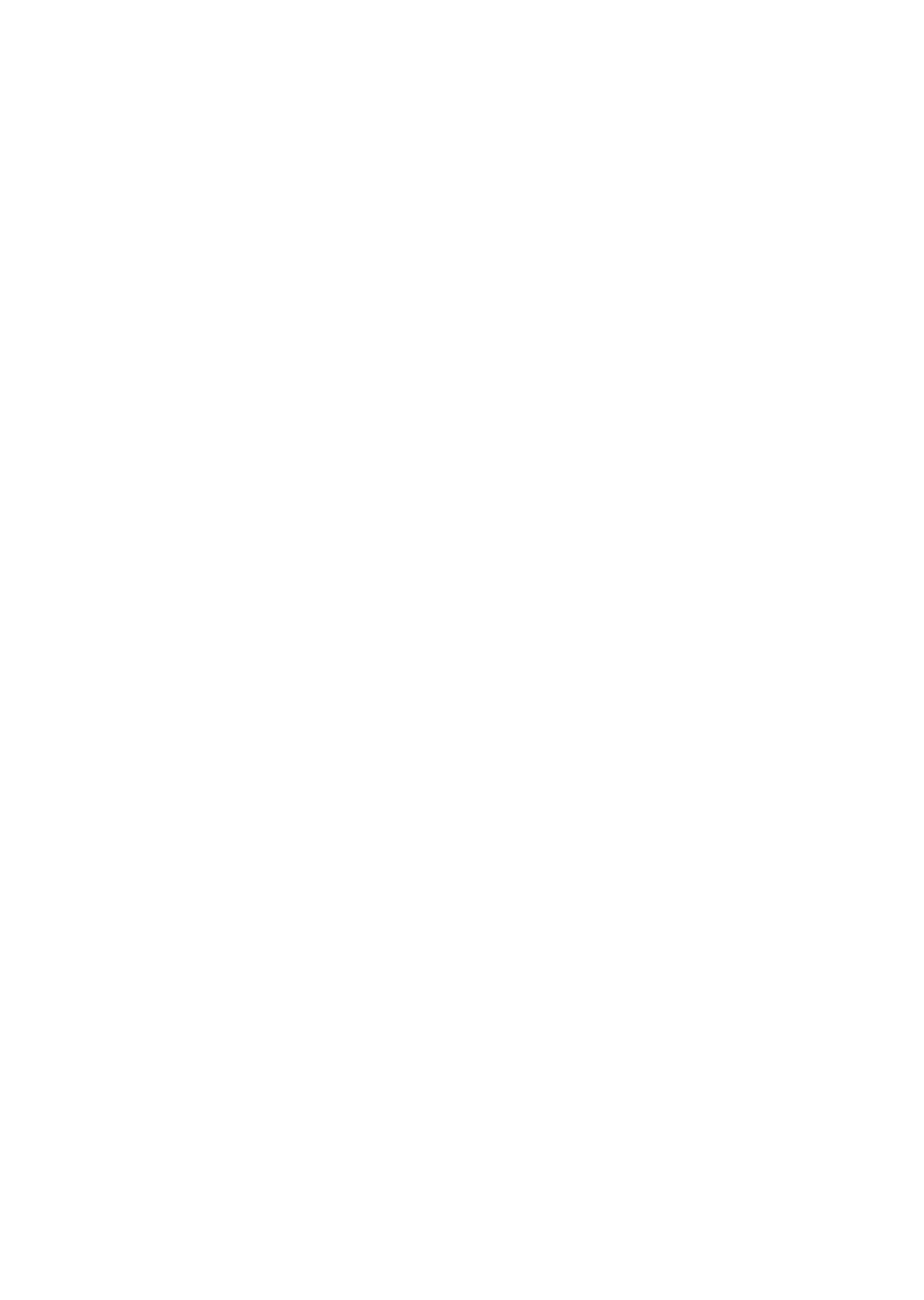## **Introduction**

The increasing threat to American air refueling forces from sophisticated antiaccess/area-denial (A2/AD) capabilities in the hands of potential enemies has become a matter of concern for defense planners and leaders.<sup>1</sup> An important product of this concern has been an active discussion of the challenge of operating air refueling forces from forward bases under potential or actual attack. Generally, this discussion has explored three forward basing concepts; hardened, disaggregated, and agile. Hardened bases employ reinforced sheltering of aircraft and support facilities to increase their resilience under attack. Disaggregation complicates enemy targeting efforts by operating forces from many smaller bases rather than just a few large ones. Agile basing protects forces by frequently shifting them among a number of bases, thereby "improving survivability and complicating the enemy's targeting."2

Given these considerations, this study encapsulates the present state of the discussion over tanker basing and asks whether an updated US strategy should emphasize hardened, disaggregated, or agile concepts. The study begins with a qualitative discussion of the threat posed to air refueling forces by a representative A2/AD system—that of China. It next discusses the operational and logistical characteristics of each basing option, paying particular attention to its ability to underpin the resilience and maximal effectiveness of tanker forces under A2/AD threat. This comparative discussion closes with a brief examination of aircraft options to exploit the strengths and/or mitigate the weaknesses of each basing concept. The study concludes with recommendations for further action by the Air Force and the Department of Defense (DOD).

## **The Threat**

If good sense and luck prevail, the United States and China will never find themselves at war. However, there is no escaping the fact that the increasing power of Chinese A2/AD capabilities and the geography of the western Pacific make China a worst-case challenge for tanker basing strategies. Its forces can hit US air bases hard, and alternative airfields are relatively scarce and widely separated. Consequently, basing strategies that could work in the western Pacific in the face of Chinese capabilities likely could work in many other regions.

China's A2/AD order of battle is formidable. It begins with overlapping ground-, air-, and space-based information, surveillance, and reconnaissance (ISR) systems, including around 100 satellites of various capabilities.3 The bulk of China's long-range, non-nuclear strike capabilities reside in the 1,900 or so combat aircraft of the People's Liberation Army Air Force (PLAAF),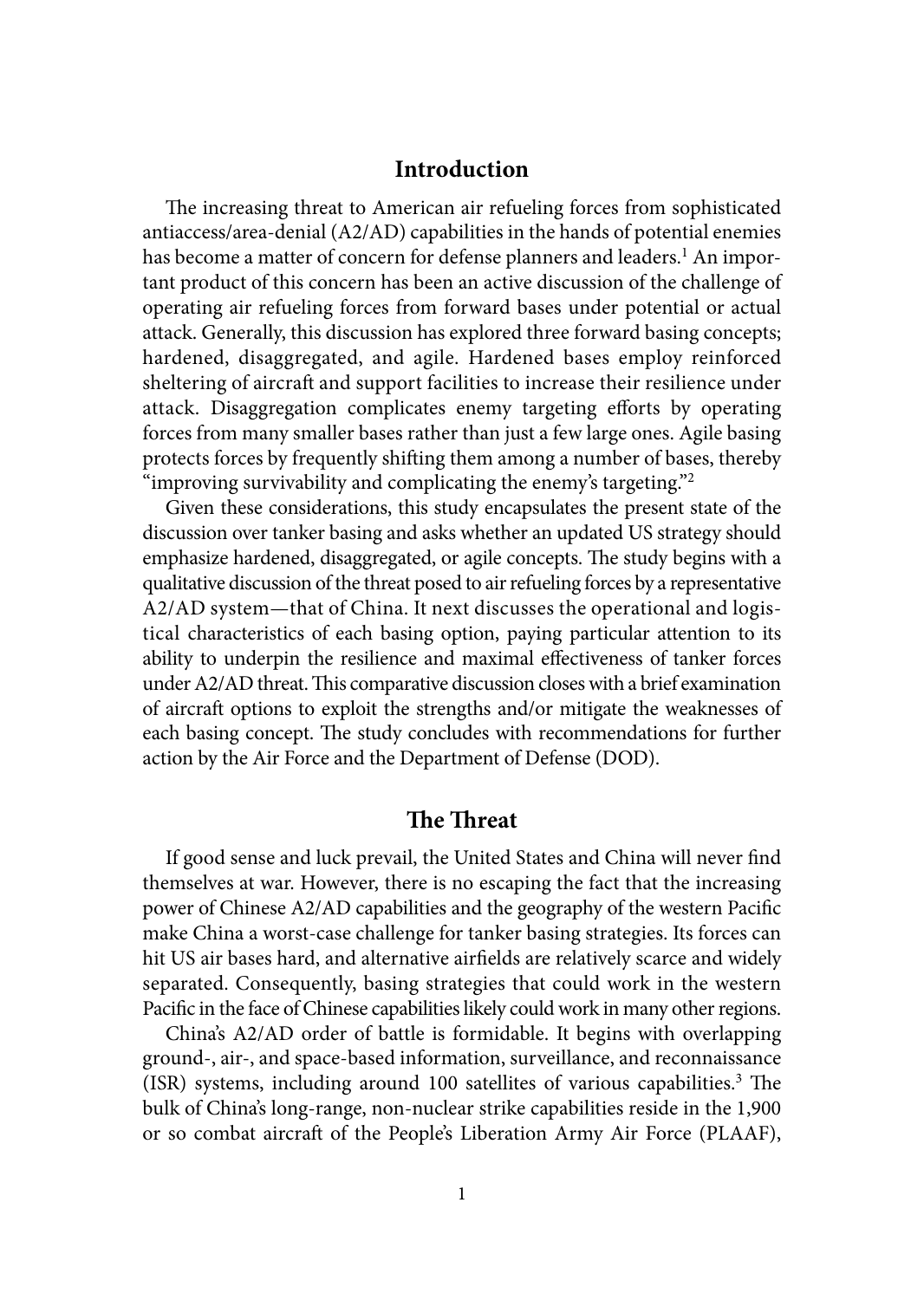supplemented by missile forces. China's air fleet includes about 150 H-6 bombers, some of which can strike out to approximately 2,000 nautical miles (nm) when equipped with cruise missiles. China's missile forces include over a thousand short-range ballistic missiles (SRBM), hundreds of cruise missiles, and a "limited but growing" fleet of DF-21C and D medium-range ballistic missiles (MRBM).<sup>4</sup> In combination, these systems can conduct precisionguided strikes against all major US bases in Korea, Japan, the so-called first island chain, and—mainly with cruise missiles—the second island chain.<sup>5</sup> Additionally, the Chinese navy fields a growing number of surface and subsurface combatants capable of launching land-attack and antishipping cruise missiles. Last, US bases anywhere in the western Pacific could face attacks from Chinese special operations forces (SOF) and fifth-column actions from elements of the millions of ethnic and recent-migrant Chinese nationals present in every Asia-Pacific country.6

Formidable as the Chinese battle array has become, it is important for tanker basing planners to recognize that its power degrades rapidly as the distances between China's bases and targets increase (fig. 1). China's ability to launch the concentrated, all-capabilities "gorilla strikes" called for in its military doctrines is limited to about 400 miles from its launch bases.<sup>7</sup> This distance equates roughly to the range of weapons-laden fighter aircraft, which would constitute the bulk of China's strike capabilities in this "gorilla ring," augmented by SRBMs.<sup>8</sup> Beyond the gorilla ring is the "missile ring," a zone extending 400–1,000 nm from Chinese bases in which long-range missiles augmented by limited numbers of strike aircraft would provide the weight of their offensive capabilities. While a few hundred missiles represent a real threat to US assets in the missile ring, they would not carry the weight and persistence of the hundreds of aircraft and short-range missiles in the gorilla ring. Beyond the missile ring would be what could be called the "maritime ring." The threat array in this region would be a relatively thin arsenal of bombers utilizing China's limited aerial refueling capabilities and cruise missiles launched by submarines and surface combatants.

Despite the different threat levels presented within the gorilla and missile rings, most unclassified defense analyses have not differentiated among the survivability of large aircraft based within them. Regardless of the differing weights of potential attacks and of US base defenses, many conclude that persistent, multilayered air and missile attacks will penetrate these rings.<sup>9</sup> Large tanker aircraft and their extensive maintenance and logistics support infrastructures would be particularly vulnerable to such penetrations. Consequently, most interested analysts and commanders agree that US tankers and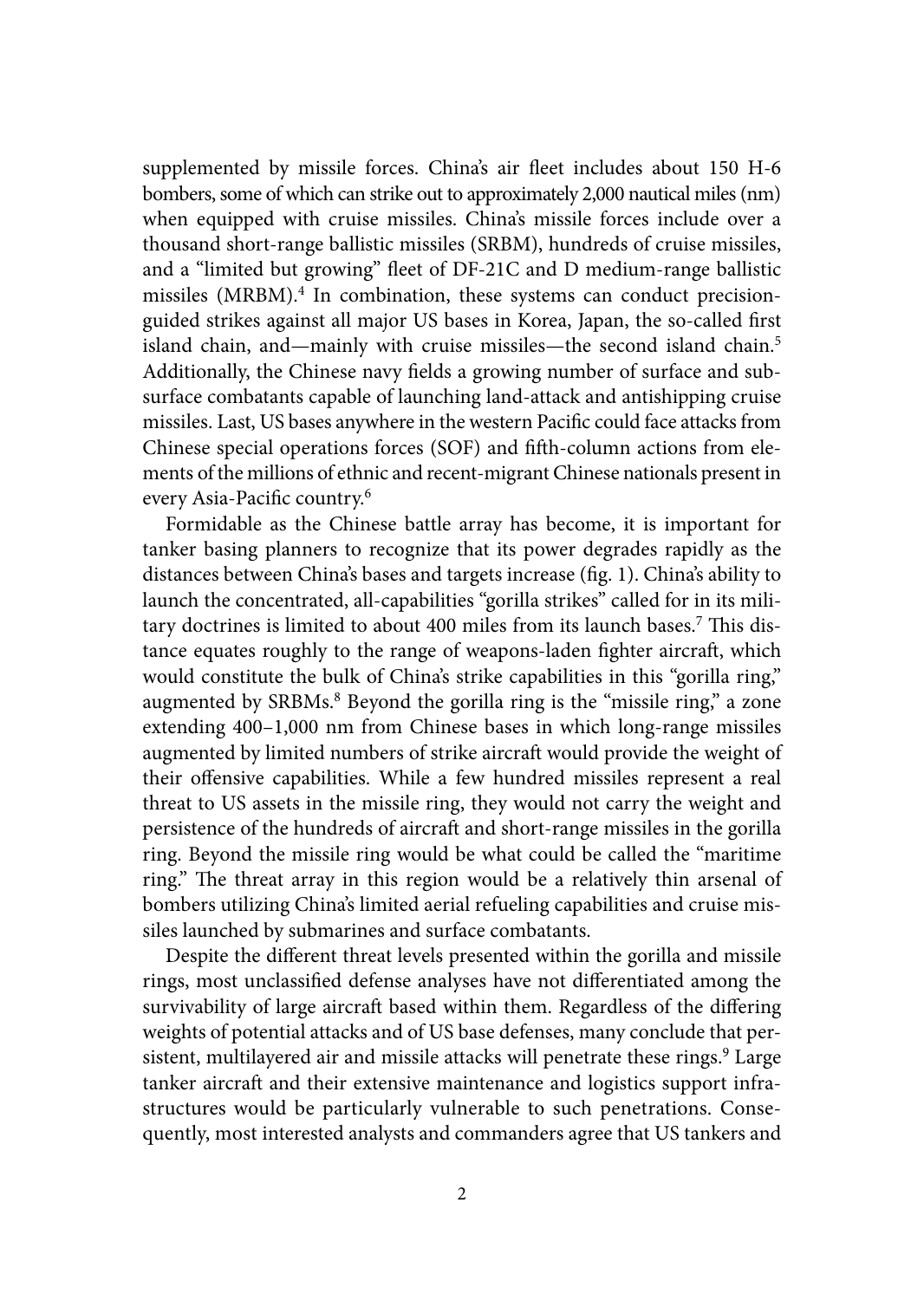

**Figure 1. Relationship of island chains and threat rings**. (*Adapted from* Department of Defense, *Military Power of the People's Republic of China, 2006* [Washington, DC: DOD, 2006], 15, with addition of threat rings by author.)

other large aircraft "should be operated from bases out of the range of China's conventional ballistic missiles."10 In other words, they imply that American air commanders must abandon the first 1,000 miles or so of available tanker bases to preserve their air refueling forces, regardless of the negative impact such a retreat would have on their effectiveness.

Several aspects of Chinese military circumstances suggest, however, that completely surrendering operations from within the missile ring may not be necessary. Most importantly, the Chinese military is not organized, experienced, or culturally constituted to conduct joint warfare in a fast-paced conflict in the face of enemies who are.<sup>11</sup> Moreover, the efforts of senior commanders to speed up their decision processes and to articulate their forces with greater agility have been, and likely will continue to be, undermined by economic, social, and political circumstances beyond their control.<sup>12</sup>

Of nearly equal importance, the political and military considerations of long-range missile operations likely will accentuate the innate caution and slowness of Chinese military command and control. Expending MRBMs and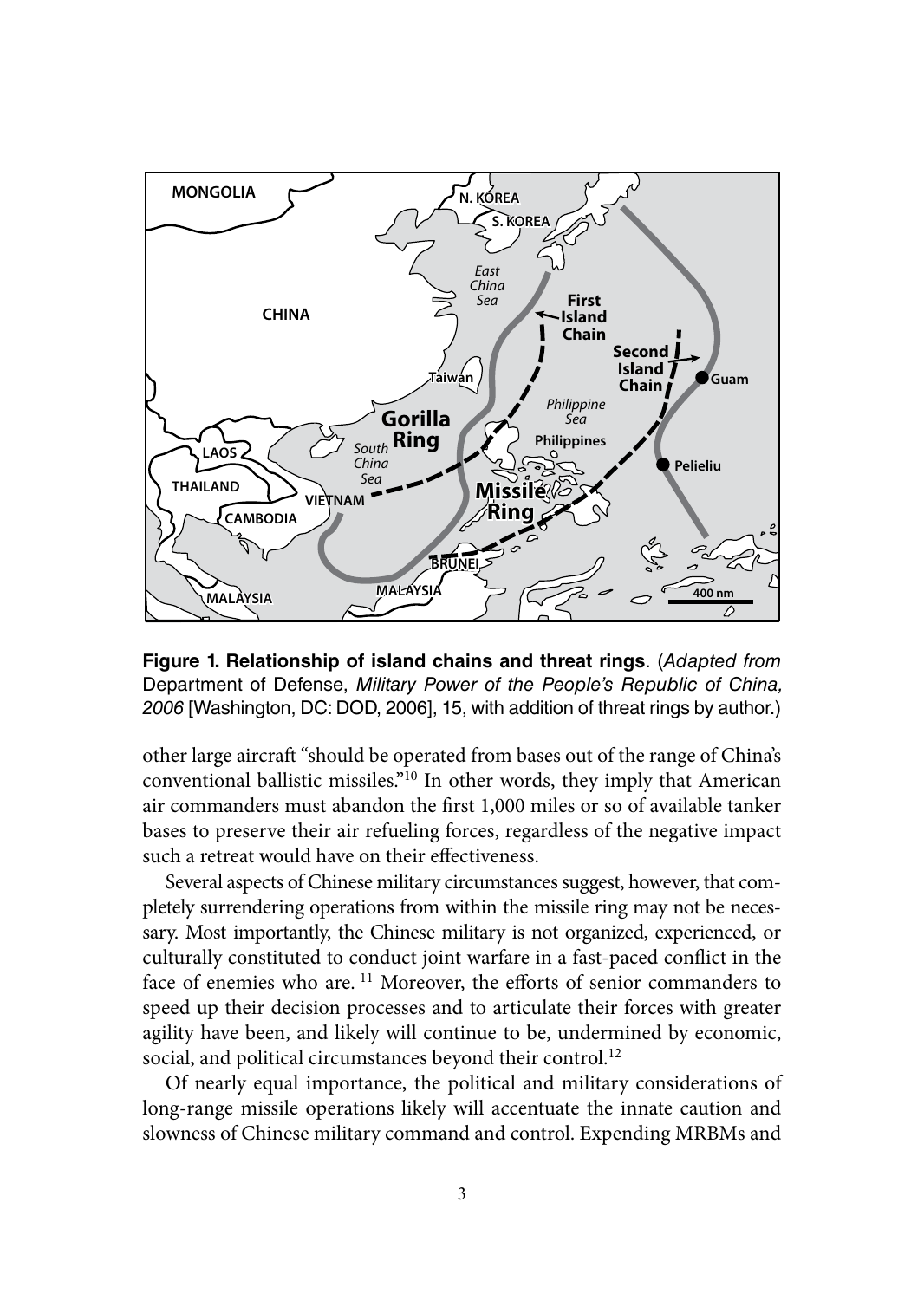cruise missiles from limited magazines will be national decisions since doing so will deplete an important strategic military and political deterrent and reduce the number of weapons available for other missions. If nothing else, Chinese leaders will demand a high degree of certainty as to the importance and exact locations of the targets against which they release their precious "silver bullets." Unfortunately for them, China's ISR capabilities do not have the persistence of coverage and fidelity to keep elusive and shifting tactical targets located with consistency, particularly if the decisions to release them come hours after those targets were last detected. Worse, for potential attackers, all of the terminal guidance systems utilized by long-range precision weapon systems navigation satellites, radar, infrared, electro-optical, laser cueing, and so on are subject to shutdown, jamming, blinding, spoofing, and other forms of defeat or degradation by defender actions.

In net, these operational considerations regarding uncertainty and the technological limitations of precision weapons suggest the possibility of operating air refueling bases with resilience in the missile rings of future enemies. In those rings, US operations can impose great uncertainty on enemy command systems by degrading the fidelity and velocity of their ISR and command, control, and communications systems and by protecting forces through sheltering, deceptive basing, and/or maneuvering them faster than they can be tracked. These actions would increase and exploit the inescapable reluctance of enemy commanders to take shots at uncertain targets with weapons that are in short supply and that must be husbanded in consideration of broader strategic concerns.

## **Assessing Basing Options**

Hardened, disaggregated, and agile basing are options in the context of resilient operations within the missile rings of China or other possible opponents possessing robust A2/AD capabilities. In discussing the operational and logistical features of these concepts, this analysis focuses on the contributions each would make to force resilience and productivity. More specifically, it assesses each basing mode's ability to sow confusion within enemy command structures, protect forces when discovered, sustain maximal effectiveness, continue operations despite attacks, and be supportable logistically.

## **Hardened Bases**

In of itself, hardening bases will improve the resilience of air refueling forces only marginally. Indeed, shelters may reduce enemy uncertainty by marking the most important targets on a base. All of those shelters will be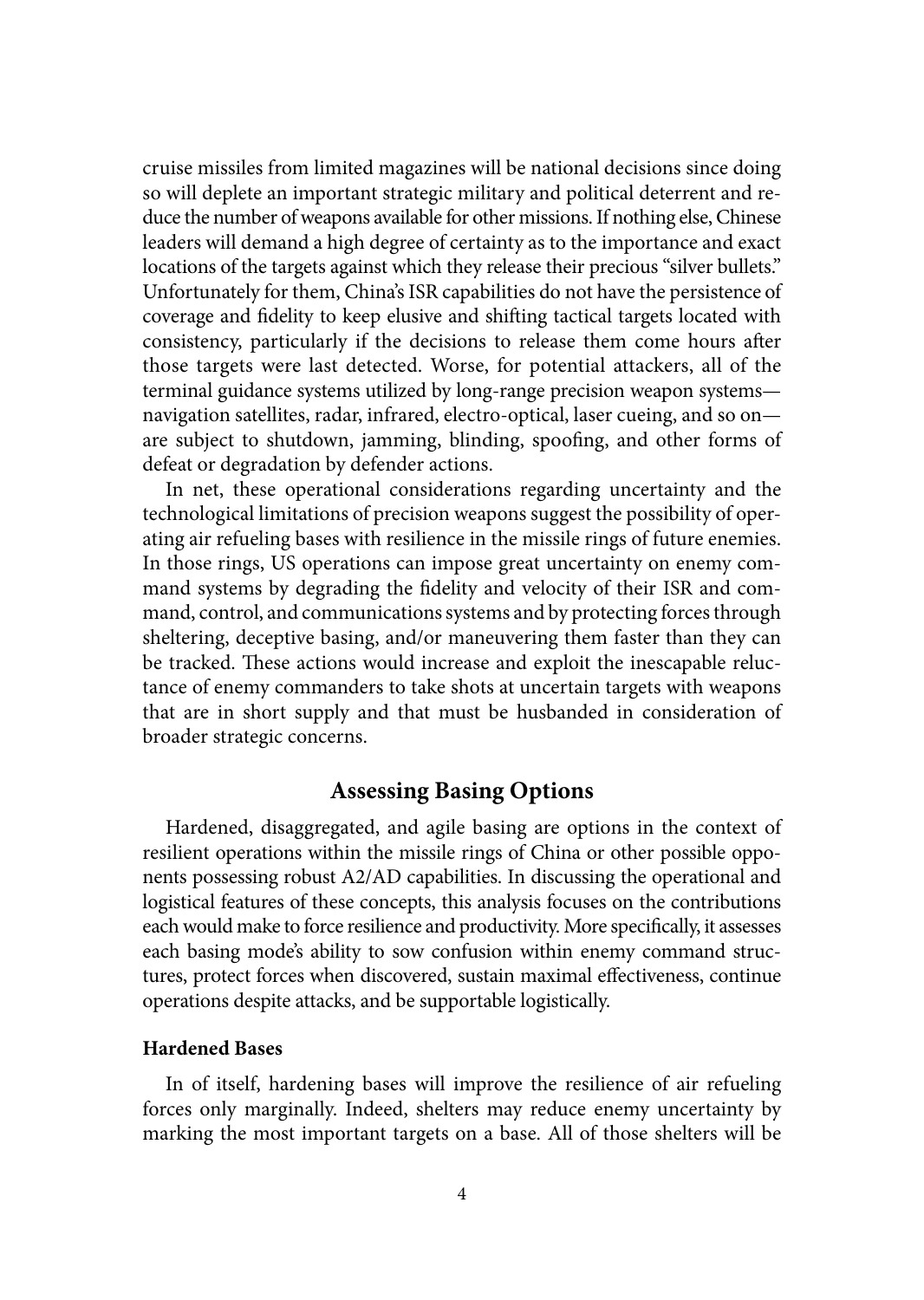vulnerable to penetration by large unitary warheads and specialized submunitions. Even shelters built to withstand direct hits by 2,000-pound-class warheads would be vulnerable. Faced by the armored doors and 20-foot-thick earth and reinforced concrete carapaces of such shelters, potential enemies could still defeat them by employing larger weapons, punching through them with sequential warheads, or destroying the logistical or ground-maneuvering infrastructures (taxiways and runways) needed to utilize the assets they protect.13 Fixed, hardened facilities, in short, will be vulnerable to attack by aircraft penetrating their base defenses and to long-range missile sniping.

Shelters can only be useful, therefore, as elements of layered defensive systems. If protected by overlapping shields of cyber and electronic warfare capabilities, effective counterair and missile defenses, and the degradation of enemy capabilities by ongoing US and allied offensive operations, hardening can increase the costs of attacking tankers beyond what enemy commanders may be willing to pay. Even a defensive shield that deflected or destroyed only 50 percent of inbound missiles, for example, would oblige enemy commanders to shoot several missiles for every shelter they wanted to hit. They would have to account for both the reduced probability of penetration and the reality that many warheads would strike outside of their nominal average impact accuracies or circular error probable. Enemy commanders might be reluctant to expend so many scarce weapons against those targets, given the existence of higherpriority concerns such as carrier battle groups and the need to preserve their missile magazines as hedges against military or political surprises.

Hardening presents a mix of desirable and troubling logistical and operational impacts. Logistically, base hardening can preserve support systems and organizations working at maximal efficiency. But if enemy forces break through base defenses, hardening will provide them with their best aimpoints. Also, based on the limited unclassified information available, it is reasonable to estimate that a large aircraft shelter will cost from \$20 to \$40 million to construct at overseas locations, depending on the level of protection desired.<sup>14</sup> So to equip a single base with enough shelters to house, say, 16 tankers that spend 50 percent of their time in the air will require construction of at least eight primary and probably a few hedge shelters at a potential cost of several hundred million dollars. Building a network of hardened bases along the Pacific Rim, for instance, would cost billions and provide protection only for operations in their areas and only so long as even more costly defensive networks successfully fend off the bulk of enemy attacks.

Moreover, hardened bases offer minimal ability to support offensive and defensive operational surges. Separated by hundreds and even thousands of miles from other bases in the hardened network, no single base could shelter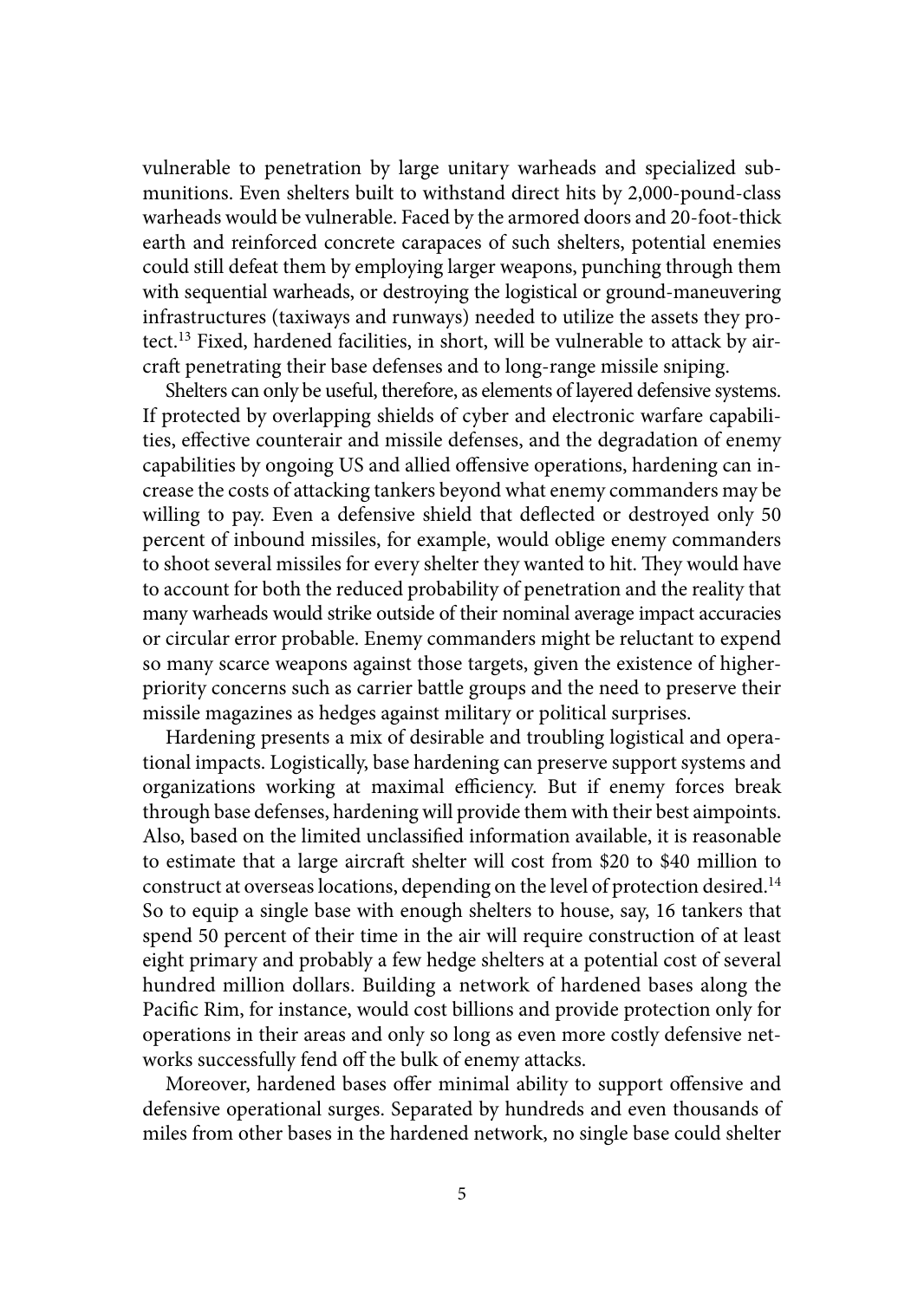the tanker force concentrations needed to support surge operations or render efficient mutual support to distant locations. Perhaps the best way to understand the value of hardened basing, therefore, would be as a premium method of sheltering those portions of future tanker fleets that absolutely must be based in a particular region all of the time and as far forward as possible, with other basing modes providing surge support when required.

#### **Disaggregated**

Disaggregation's effect on resiliency will depend on how and where it is done. In theory, the DOD expects that disaggregating aircraft and support resources will result in "decreasing vulnerability through redundancy and complicating the enemy's targeting efforts."15 But if units are merely scattered among the unprotected parking areas of several military or civil airfields, the promise of decreased vulnerability will be empty. If such "fixed-base" disaggregation is attempted within the gorilla ring, enemies equipped with capable ISR and strike forces will locate and attack those units quickly and almost certainly with devastating results. Even in the missile ring, disaggregation would do little to protect air refueling units operating at fixed locations longer than the detect-target-strike cycles of their enemies. Further, today's aerial refueling fleet aircraft dimensions and weight-bearing effects on base surfaces already limit and could overwhelm the available basing outside the gorilla ring. Ultimately, the current US fleet will have no place to disaggregate if the bases available to receive aircraft in the current fleet are already saturated.

The logistics of providing for redundant bases comprise the greatest challenges to the ability of disaggregation to sustain air refueling forces at maximal productivity. Dispersing logistics and support echelons among several bases will oblige the Air Force to acquire redundant supplies and equipment and, quite likely, increase manpower allocations to provide specialist technician coverage at all locations. Connecting subunits by air or surface lift could reduce those redundancies. But doing so will increase the pressure on overtaxed transportation assets and commanders waiting for the arrival of key supply items and pooled specialists to get broken aircraft back into service. Similarly, unit moves, particularly by airlift or road marches, likely will interrupt the operations and efficiency levels of disaggregated units for hours or even days. Little wonder that, even as it considers the advantages of disaggregation, the DOD worries that it "could be logistically unsupportable . . . [since it] imposes a logistical burden, but . . . offers no direct remedies other than improved efficiency."16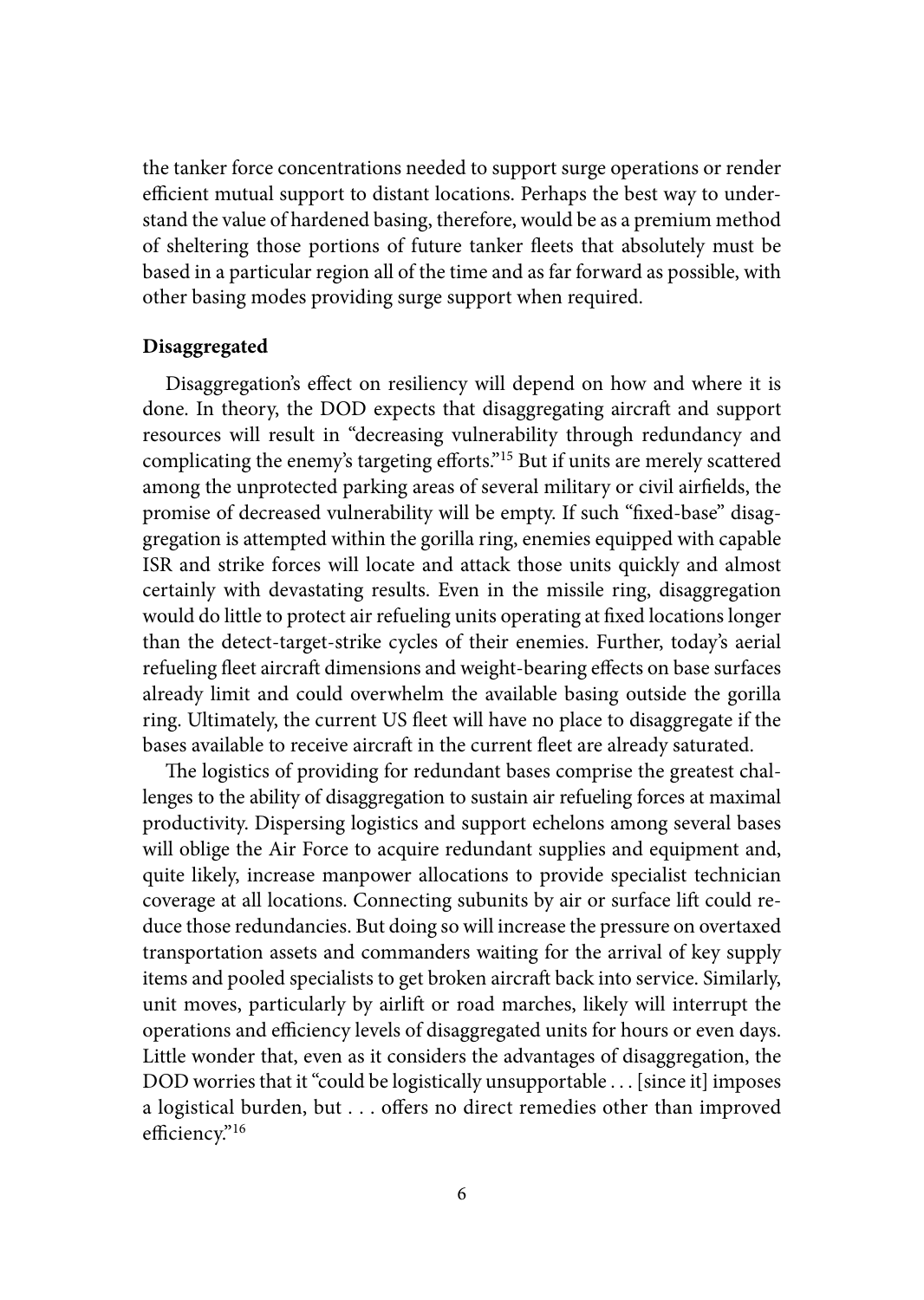Disaggregated units also will face significant and sometimes unique operational risks. Among them will be the security risks incumbent in the warehousing, local support contracts, and host nation access arrangements needed to prepare airfields for disaggregated operations. All of these actions will be impossible to hide and, in all likelihood, will enable potential enemies to develop air and ground attack folders on every disaggregation base long before any shots are fired. Disaggregated units also will be dependent on long-range Web, telephone, and radio communications to stay in touch with their chains of command and even to perform mundane logistics functions. All of these systems are vulnerable to enemy detection, intrusion, jamming, and spoofing operations. Separated from their chains of command, junior commanders at disaggregated bases also may be overwhelmed by local challenges ranging from base security breaches and supply shortages to the presence of enemy nationals on their airfields and disputes with local civil and military leaders.

## **Agile**

Agile basing offers opportunities to mitigate the shortfalls inherent in disaggregated and hardened basing. This particularly would be true if the Air Force could employ this concept in a manner that truly got "inside" enemy detect-target-strike cycles. Doing so likely would require a concept characterized by *agile disaggregation* and *dynamic dispersal*. Agile disaggregation would involve dispersing tanker forces in small units among sets of civil and/or military airfields and moving at least some of those penny-packet units to other bases every day or so. Dynamic dispersal would involve frequent, probably hourly, movement of the aircraft and some or all of the key assets located on each operating airfield. In net, a truly agile basing concept would be a shell game in which the shells (bases) and the peas (aircraft and assets) would shift locations constantly and unpredictably.

This combination of agility and dispersal would infuse great uncertainty in the weapons release decisions of enemy commanders. They would never be sure that their precious and finite resources of long-range missiles and aircraft strike assets would find their intended targets where they were last observed. Decisions regarding MRBM releases would be particularly affected since data just an hour or so old would create a possibility that their warheads would hit empty dirt rather than targets of value. Additionally, if the tanker aircraft on those airfields could utilize their unpaved margins and other areas for parking, they could be dispersed far enough apart to preclude any single unitary warhead or even cluster or other area warheads from hitting more than one aircraft at a time, if they hit anything.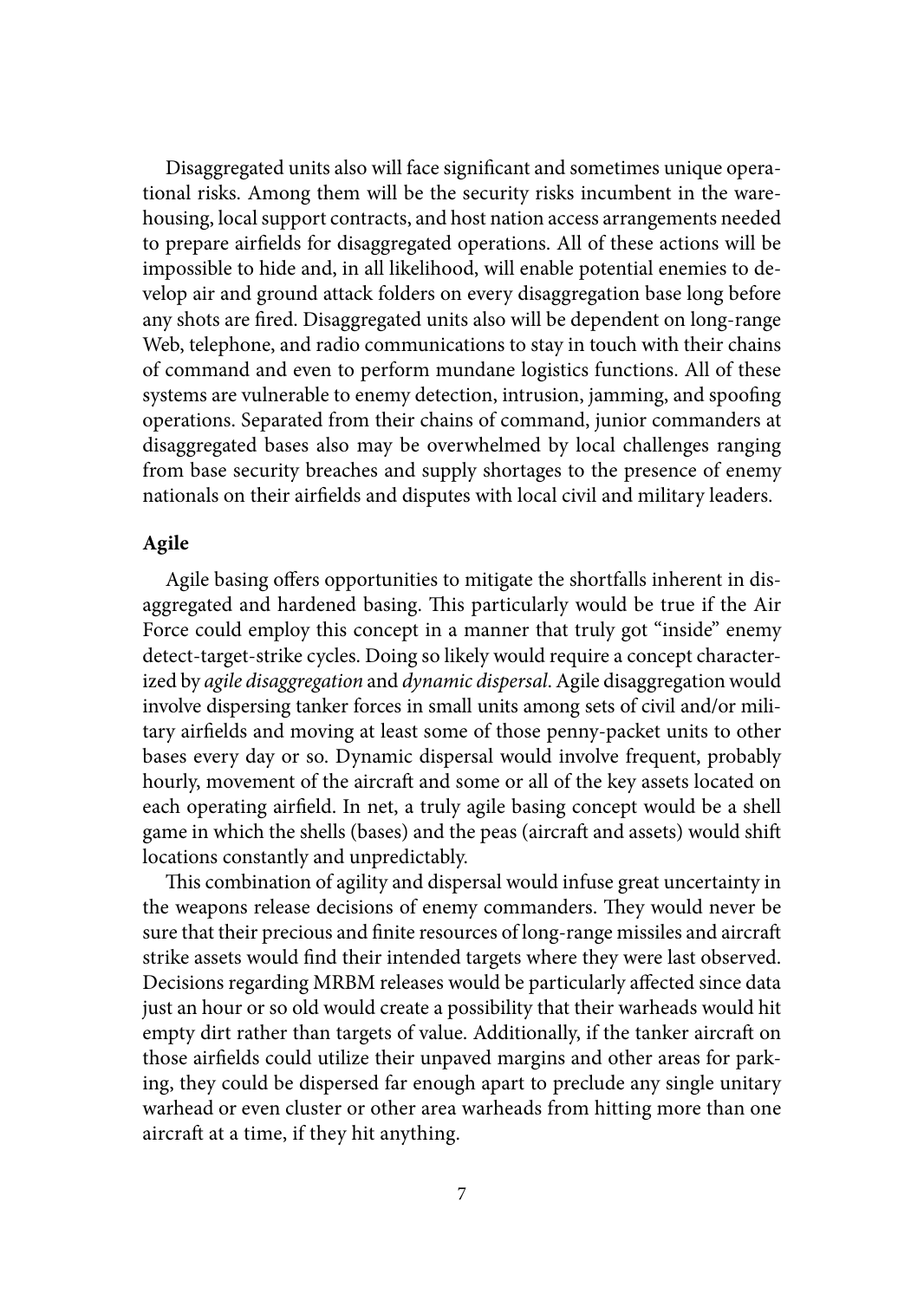Anyone familiar with the logistic, operational, and command and control elements of air refueling operations will immediately see the challenges to achieving their agile disaggregation and dynamic dispersal. The most daunting logistical challenge will be satisfying the huge fuel requirements of air refueling units. A disaggregated expeditionary unit of six KC-46s flying three maximum offload sorties per day, for instance, would consume about 620,000 gallons of fuel daily. Thus, disaggregated units must be on or near airfields equipped with permanent high-volume storage and distribution systems or expeditionary fuels systems of equivalent capacities. Moving self-supporting units between airfields also can degrade their operational efficiency, increase personnel fatigue, disrupt communications linkages, challenge the situational awareness of senior commanders and staffs, and have a host of other impacts on unit productivity. Whatever the operational promise of agile basing, its logistics and human characteristics can seem daunting. Fortunately, there are good reasons to think that the concept could work.

The historical record provides many examples of agile basing of large, landbased aircraft, usually in conjunction with sea-based support in maritime environments. From the earliest days of naval aviation, the Navy used seaplane tenders to support bombing and patrol operations. During World War II, the Army Air Forces' Project Ivory Soap employed a fleet of ships to provide logistics, maintenance, and other base services for B-29 and P-51 groups in the Pacific campaigns.17 On a smaller scale, the Navy successfully operated converted landing ship tanks from 1957 to 1970—the USS *Alameda County* (AVB-1) and USS *Tallahatchie County* (AVB-2)—to support patrol bombers and other aircraft at ashore bases in the Mediterranean. Presently, the Maritime Administration's Ready Reserve Fleet includes two much larger advanced basesupport ships for the US Marine Corps—the USS *Wright* (T-AVB-3) and USS *Curtis* (T-AVB-4).<sup>18</sup> The Marines exercise these ships frequently and successfully in support of all types of aviation units, including KC-130s.<sup>19</sup>

The common element of sea basing in all of these historical examples made sense at the time and offers grist for thought about the future. They suggest that sea-supported basing of tanker units can maximize the agility, productivity, and resilience of ashore tanker units. By housing most of the command, logistics, medical, and other support elements of disaggregated tanker units in an organized and climate-controlled environment, a ship base could decrease the disruption, fatigue, and productivity impacts of shifting ashore units frequently. This strategy would minimize the operational impacts and transportation costs of relocating supported units since only minimum essential personnel and materiel would operate ashore. For example, the USS *Tallahatchie County* could disembark the *entire* shore establishment required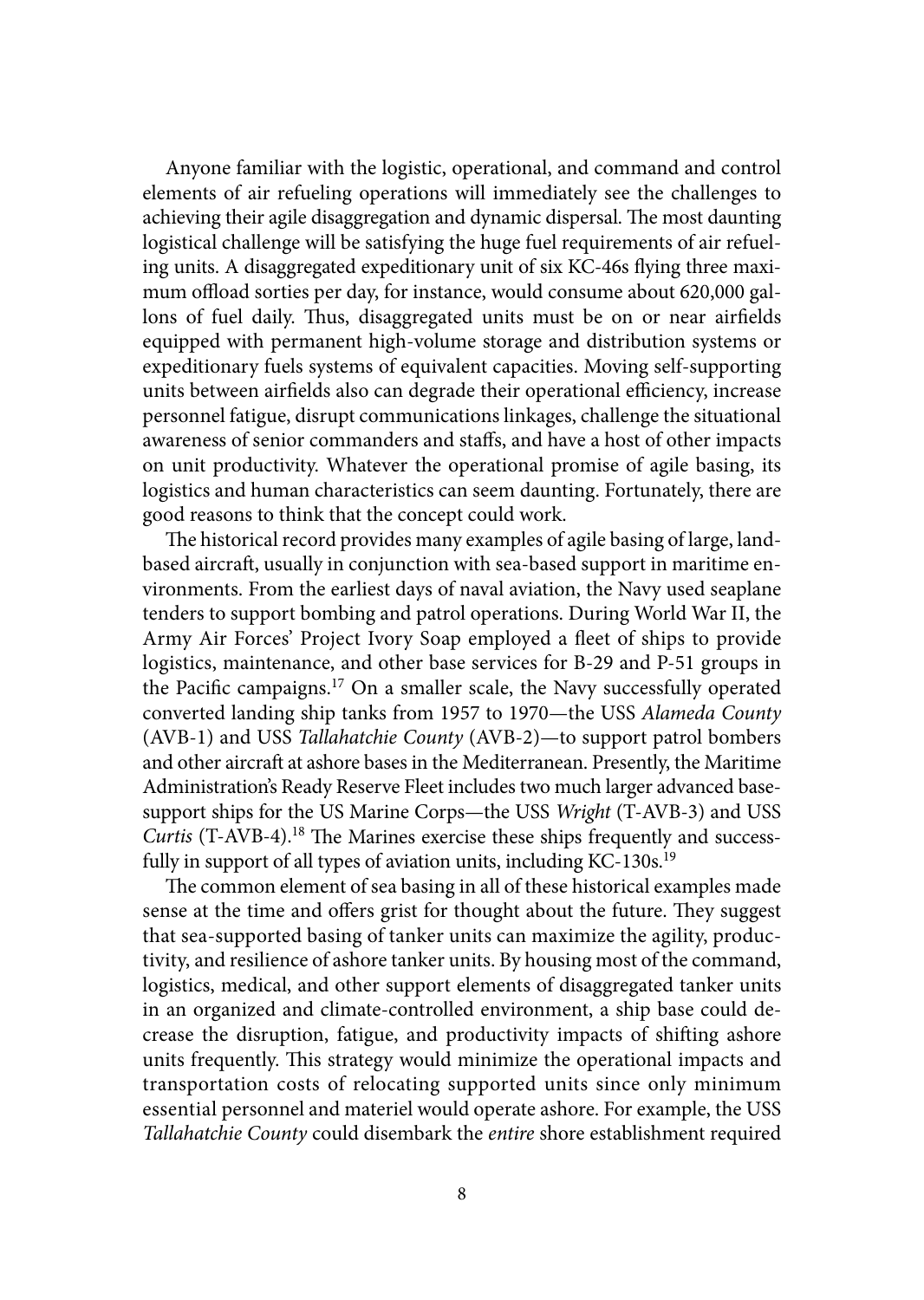by a PV-2 Neptune squadron (9–10 aircraft, about 200 personnel, a dozen vehicles, and 19 large trailers) and have it in operation in just four hours. Packing up and reembarking the unit took about the same amount of time.<sup>20</sup> Connected to their base ship by amphibious craft and helicopters, sea-supported tanker units also would reduce supply and specialist personnel redundancies by drawing their support from common pools on the ship. General resilience would be improved by the absence of any need to pre-position supplies and establish location-specific access and support contracts at any airfields utilized eventually for agile sea basing. It would also be enhanced by the ability of the ship's landing craft and helicopter "connectors" to support disaggregated airfields operating within a radius of around 200 nm.<sup>21</sup>

Further, modern expeditionary and amphibious warfare systems reinforce the practicality of sea basing air refueling assets. A new or reconditioned amphibious warfare ship, for example, could house the necessary support elements. It also could carry the amphibious craft and helicopters needed to disembark, reembark, and sustain onshore units. Importantly, an amphibious warfare ship could carry the expeditionary fuel-handling and storage-equipment sets and their set-up personnel critical to sustaining the maximal effectiveness and agility of the air units. For example, a single combination of an amphibious assault bulk fuel system (AABFS) to link an offshore tanker ship to an airfield and the tactical airfield fuel dispensing system (TAFDS) to put the fuel on the planes could satisfy the 620,000-gallons-per-day fuel requirement of the KC-46 force already discussed.<sup>22</sup> Both of these systems can be set up by two small teams of specialists and begin filling in about six hours.<sup>23</sup> Moving these fueling systems among bases can take longer, particularly if the fuel storage bladders of the TAFDS must be drained and repacked. But delays could be reduced by establishing relatively inexpensive bladder sets at several bases and leapfrogging the pumping hardware and support teams between them.

Marrying the agile basing concept with the right aircraft also can improve resiliency and productivity. In theory, any aircraft can be agile-based. However, airliner-derived refueling aircraft, such as the Boeing KC-46A and the Airbus A330 multirole transport tanker (MRTT), require sea-level runways of 8,000 to 10,000 feet in length to operate safely at their full gross weights. Given the limited numbers of such runways in many regions of the world, this requirement could restrict the ability of these aircraft to disaggregate with enough unpredictability to confuse enemy commanders as to where they might be or go next. In contrast, military tactical transport-derived air refuelers, presently the Lockheed KC-130J and Airbus A400M, can operate at full gross weight from sea-level runways of 4,000 to 5,000 feet in length. Moreover, they can be towed across and taxi or park on unpaved surfaces equivalent to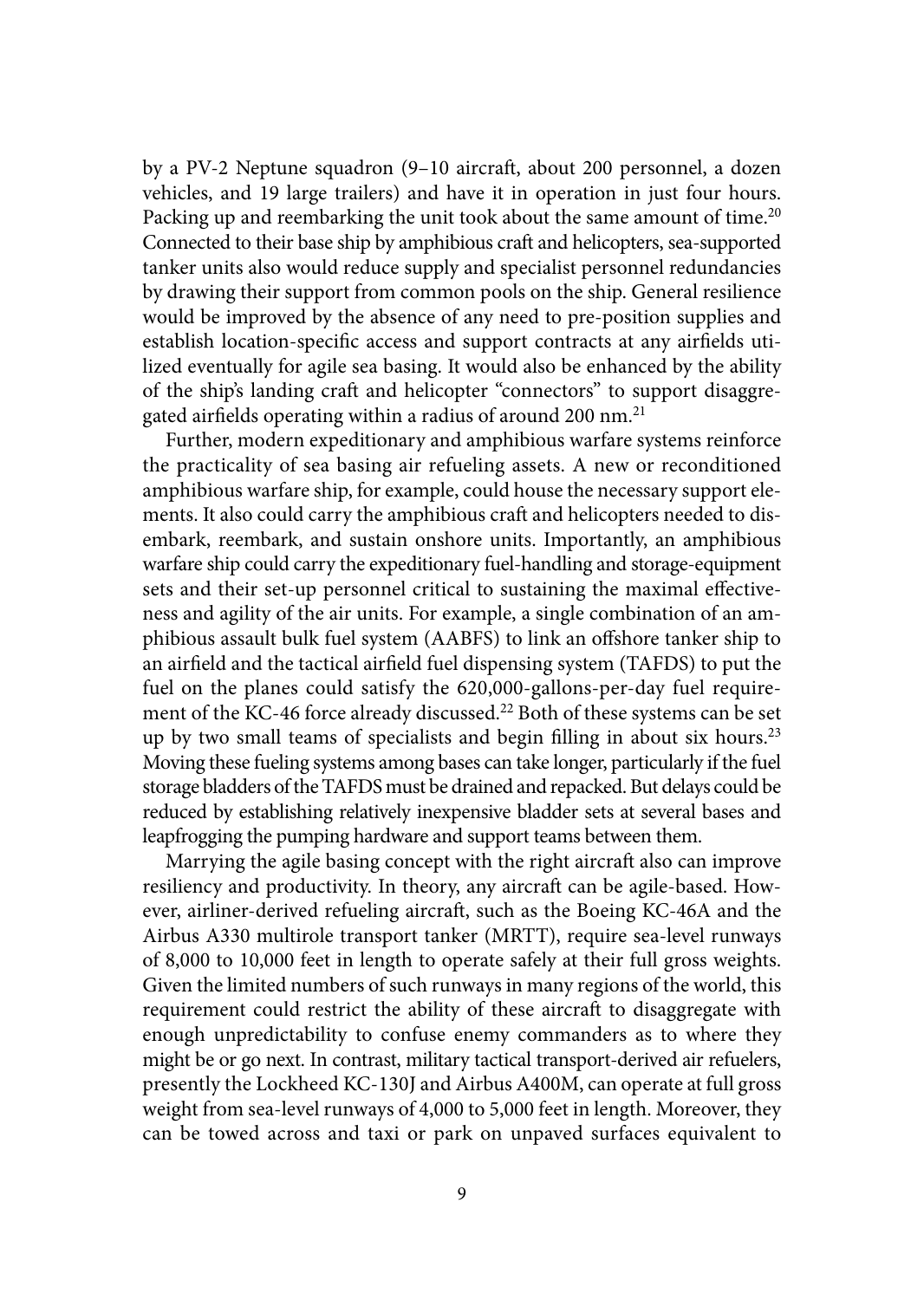saturated clay soils. As a consequence, they can practice dynamic dispersal with a vengeance, moving frequently between maximally dispersed locations. If the maximal agile disaggregation and dynamic dispersal of these aircraft equates to greater resilience in forward locations (and it does), then it also equates to greater productivity. These transport tankers are less capacious than airliner designs, but being able to base forward and survive would greatly improve their net offloads to receiver aircraft.

Last, an agile-based ship should have an acceptable chance of surviving at least in the missile ring. As would other Navy ships operating in that threat environment, it would preserve itself through a combination of maneuver, deception, terrain and shallow-water masking, electronic warfare, close-in weapons, and other defenses. The base ship would move constantly, using busy shipping areas and geographic features to mask it from detection and strike by space systems, over-the-horizon radars, aircraft, missiles, and submarines. It would stop only periodically and for an hour or so to disembark and reembark airfield teams and equipment. Equipped with the sensors and close-in defensive weaponry typical of any amphibious warfare ship, a base ship would have a good chance of defeating or diverting the guidance sensors of bombs, missiles, and torpedoes and of fending off small boat attacks. These systems also could defeat manned or unmanned aircraft and surface craft maneuvering into position to provide guidance cueing for enemy weapon systems. Of course, the base ship would be defending itself as an element of integrated air and naval operations aimed at degrading an enemy's general offensive capabilities. In sum, an agile-base support ship would face risks common to other ships in the area, but it would not be a sitting duck or doomed to sinking at the onset of operations.

## **Aircraft**

To differing degrees, the effectiveness of each of the basing concepts under consideration will reflect the operational characteristics of the aircraft matched to it. The salient operational characteristics of air refueling aircraft are their range/offload curves—how much fuel they can deliver to receivers at what distances from their bases. Given the scope of the basing concepts under consideration, however, it will be important to consider other aircraft features, such as the length and strength of the runways and other infrastructure they need and their secondary airlift capacities. The weight-bearing requirements of a given aircraft will constrain the number of airfields it can utilize in a given region, its ability to operate from damaged airfields, and its capacity to utilize unpaved areas for taxi and dispersed parking. The airlift capacities of air refueling aircraft affect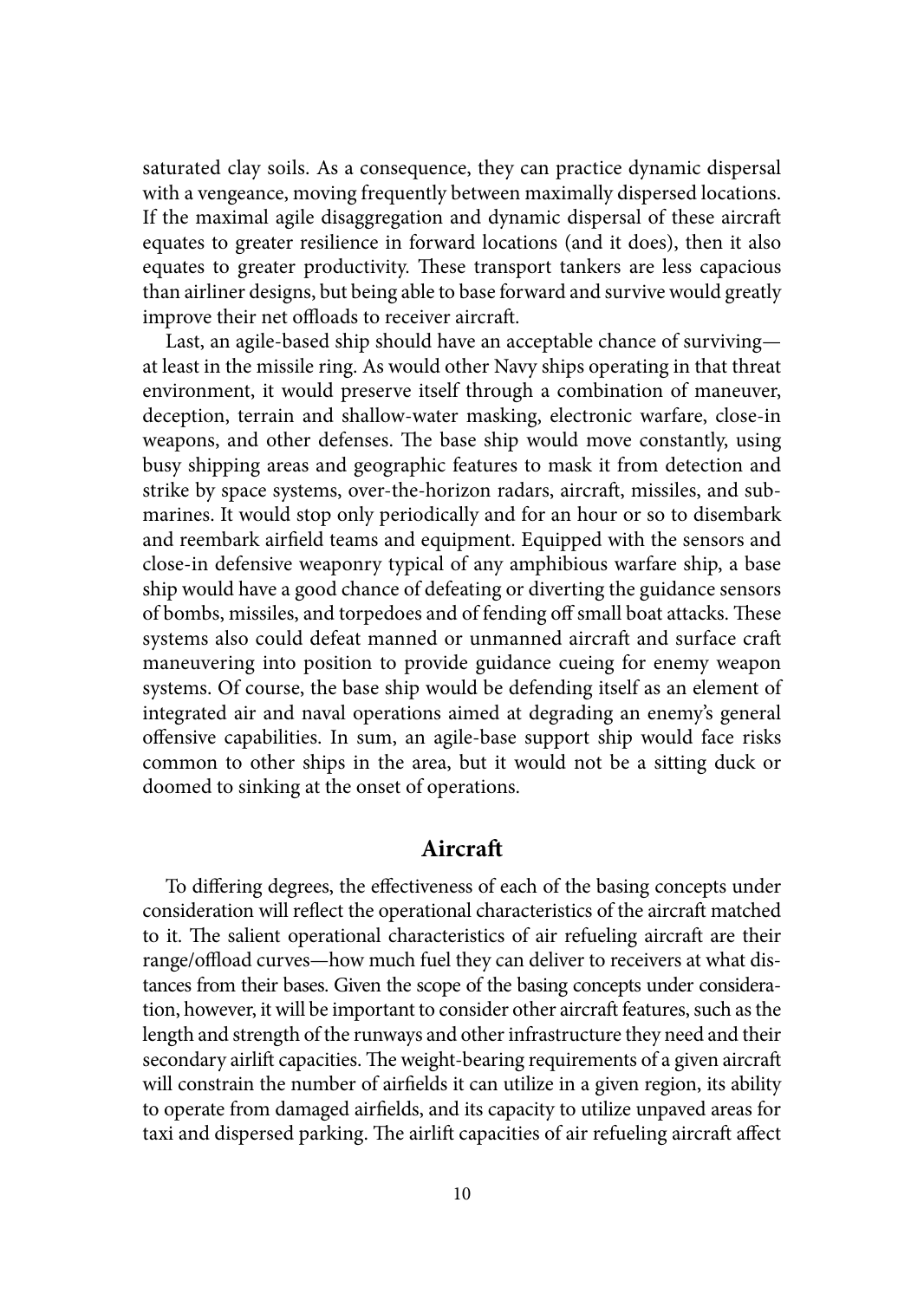their ability to contribute to the mobility of their own units and to augment general airlift efforts when their air refueling capabilities are not needed.

Realistically, only three tanker aircraft are currently suitable for consideration in a basing analysis. The first two—the Boeing KC-46A and the Lockheed KC-130J already comprise the core air refueling modernization programs of the Air Force and the Marines, respectively. The third in-service aircraft available is the Airbus Industries A400M. This aircraft falls between the KC-46A and KC-130J in size and range/offload characteristics. Like the KC-130J, the A400 has probe-and-drogue refueling capability only. But, given the high percentage of sorties that US Navy and Marine aircraft would fly in maritime or littoral campaigns, probe-and-drogue refuelers would (and do) make valuable contributions to overall refueling efforts. As a valuable byproduct, their use also frees the boom-equipped fleet to focus on servicing Air Force aircraft. All other air refueling aircraft designs available are either too old or limited in numbers to be reasonable candidates for forward basing (the Boeing KC-135R and McDonnell-Douglas KC-10A) or are designs that offer or would offer only marginal advantages over aircraft presently in the fleet (the Airbus A330 MRTT and the developmental Embraer KC-390). Any proposals to develop other aircraft for air refueling operations almost certainly would fail in the context of the penurious budgetary circumstances of the current US defense program. Consequently, it is useful here to encapsulate the comparative assets of the three candidate aircraft (table).

| Radius of<br>action (nm) | 0   | 500 | 750 | 1.000 | 1.250 | 1.750 | Operation on<br>unsurfaced<br>areas? | Cargo hold<br>size L/W/H<br>in feet |
|--------------------------|-----|-----|-----|-------|-------|-------|--------------------------------------|-------------------------------------|
| $C - 130Ja$              | 82  | 51  | 44  | 36    | 28    | 12    | v                                    | 40/10/9                             |
| $A - 400Mb$              | 138 | 89  | 77  | 66    | 55    | 32    | v                                    | 58/13/13                            |
| $KC-46Ac$                | 207 | 155 | 144 | 134   | 122   | 110   | N                                    | 111/16/9 <sup>d</sup>               |

| Table. Fuel offload capacity at varying operational radii (pounds x 1,000) |  |
|----------------------------------------------------------------------------|--|
|----------------------------------------------------------------------------|--|

(Presumes round-trip transit, two hours on station, and one hour reserve fuel.)

a Based on C-130J air refueling performance data provided by Headquarters Marine Corps Aviation Division/APP-5 (Plans, Concepts and Integration), to the author, e-mail, 13 June 2014. Basic presumptions are 83K pounds of transferable fuel (tanker configuration), a 5K/hour burn rate, and 320-knot true airspeed cruise.

bBased on extrapolations of data provided in EADS North America briefings: "*All* A400Ms Are Tanker and Receiver Capable," 2014; and "A400M: Combat Delivery to Point of Need," 2013. Basic presumptions are <9.0K/pounds/hour> fuel burn rate and a 400-knot cruise.

<sup>d</sup>In contrast to the rectangular cross sections of the C-130 and A400M, that of the KC-46 is the upper arch of a tubular fuselage. Consequently, its peak height is nine feet, but it decreases to less than six feet at the sides.

c Given the public unavailability of nonproprietary information on the KC-46's expected range/offload characteristics, this data is a product of integration and interpretation of data from several sources including Boeing, "767 Airplane Characteristics for Airport Planning," September 2005, <http://www.boeing.com/assets/pdf/commercial/airports/acaps/767.pdf>; Air Force Pamphlet 10-1403, *Air Mobility Planning Factors*, 12 December 2011, [http://static.e-publishing.af.mil/produc](http://static.e-publishing.af.mil/production/1/af_a3_5/publication/afpam10-1403/afpam10-1403.pdf)[tion/1/af\\_a3\\_5/publication/afpam10-1403/afpam10-1403.pdf](http://static.e-publishing.af.mil/production/1/af_a3_5/publication/afpam10-1403/afpam10-1403.pdf); and "Boeing 767-300ER," in *Jane's All the World's Aircraft 2012–13*, ed. Paul Jackson (London: HIS Global, 2012), 998. These data, therefore, are reasonably accurate but not definitive. Basic presumptions: 207K pounds of transferable fuel, 10K/pounds/hour burn rate, and 460-knot cruise.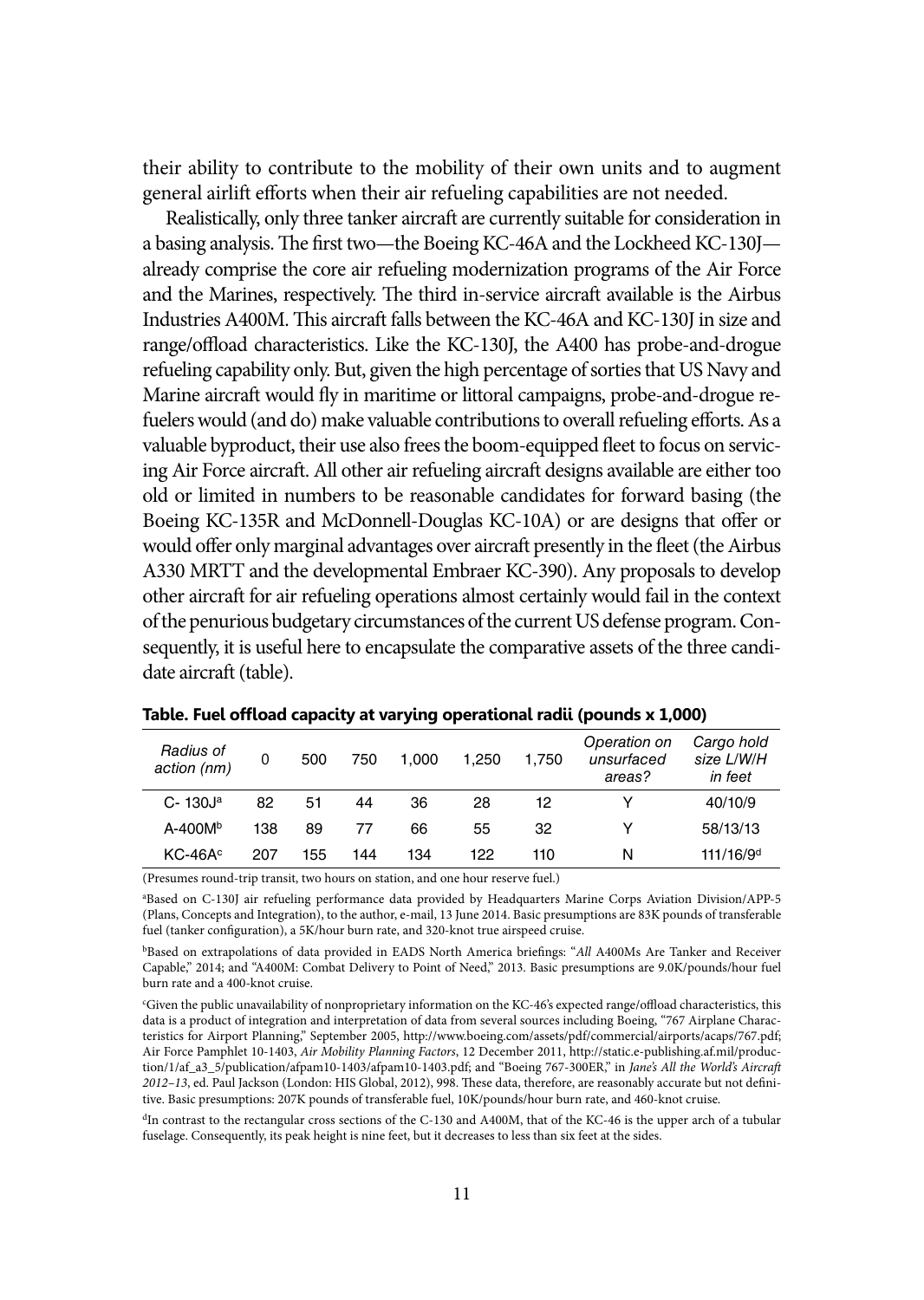#### **Aircraft for Hardened Bases**

Given that their costs will limit the number of large-aircraft shelters constructed, base hardening should be matched to the most capable aircraft available in terms of range/offload capabilities. In the Air Force's program-ofrecord fleet—what it has and intends to acquire—the most capable air refueling aircraft will be the KC-10 and the KC-46. Their higher offload capacities and greater speeds will allow these aircraft to refuel larger or more aircraft and penetrate deeper into contested airspaces that have a low to medium threat risk and still survive. In comparison to KC-46s, KC-10s would require marginally larger shelters.<sup>24</sup> Whether the operational return on investment of moving KC-10s forward would be worth their additional shelter costs is a matter for more detailed analysis than possible here.

### **Aircraft for Disaggregated Basing**

All tanker aircraft types are suitable for disaggregated basing so long as bases are available and they have adequate runways and parking areas. Their ability to operate from shorter and softer airfields, combined with greater maneuverability on the ground and ability to taxi or be towed on unsurfaced areas, would give C-130s and A400s some flexibility and resiliency advantages over airliner-derived tanker designs, such as KC-10s and KC-46s. However, the advantage is likely to be marginal, particularly in the gorilla ring where enemy capabilities to detect, target, and strike air refueling assets will be at their peaks. Those capabilities and the near certainty that enemies will know which airfields were prepared to host fixed-base disaggregated operations will render air refueling aircraft, facilities, and personnel highly vulnerable to a wide range of attacks.

#### **Aircraft for Agile Basing**

Again, any of the three aircraft could participate in agile basing, but the ground maneuverability of the C-130J and A400M would offer significant advantages in resilience. Compared to airliner-derived designs, C-130Js and A400Ms will be able to utilize many more of the kinds of airfields typical of lesser-developed areas of the world (including austere landing zones) and to shift about those airfields more flexibly and with greater dispersal. The airfields clustered around the Bohol Sea in the southern Philippines offer an almost ideal environment for sea-based support of agile and disaggregated tanker basing (fig. 2). All of them are within support distance of a single ship maneuvering in the area, and all are near coastlines or harbors that would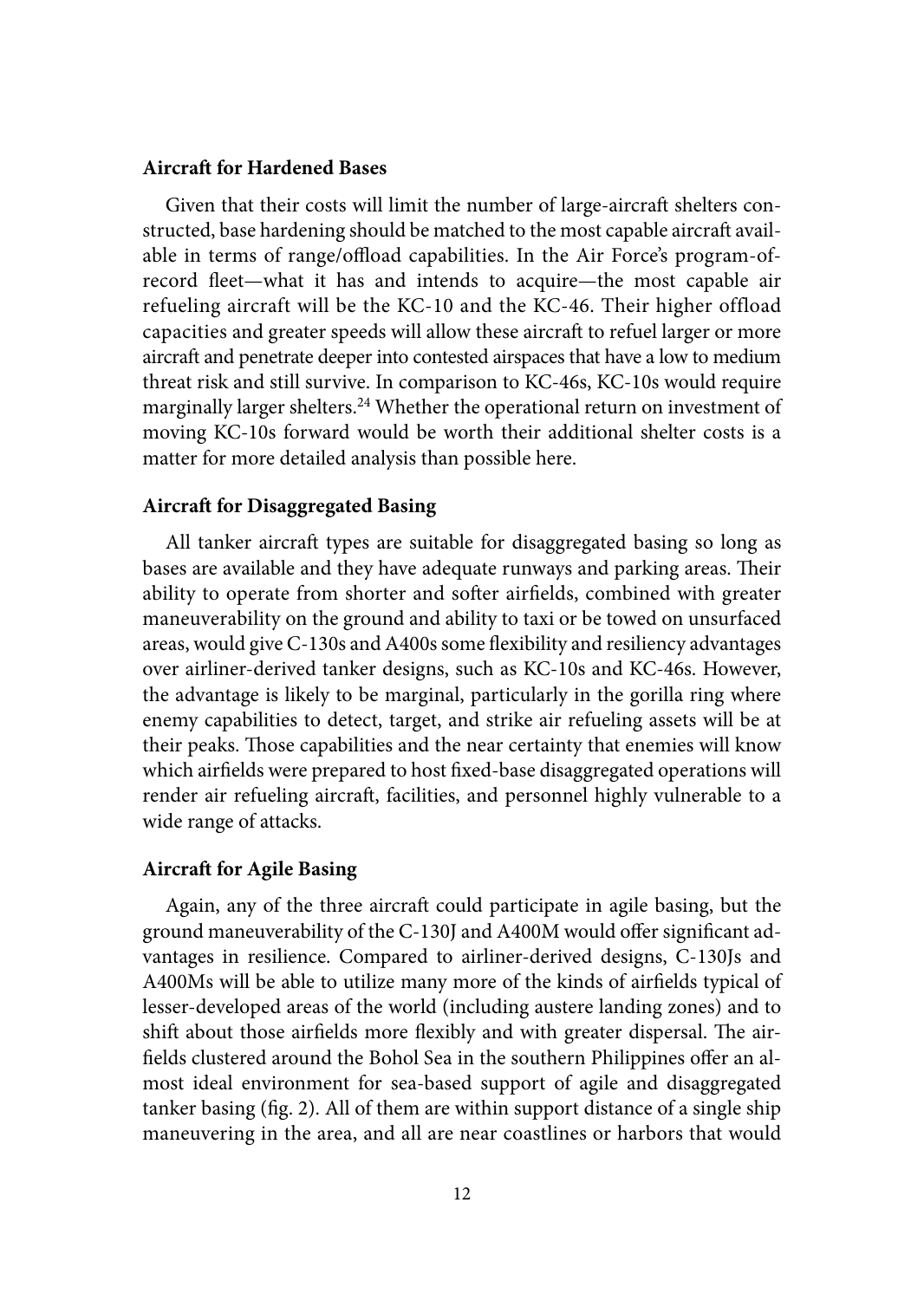allow refueling from tanker ships. While few of the available fields have runways adequate for fully loaded KC-46s, all of them could handle C-130Js and A400Ms.



**Figure 2. Airfields in the Bohol Sea area of the southern Philippines**

Additionally, the ability of these military transport-derived tankers to taxi, be towed, and to park on unsurfaced areas will greatly increase the uncertainty of enemy forces attempting to target them. The paved parking spots at most of these airfields are located on single ramps capable of accommodating only a few aircraft. Aircraft constrained to use such parking areas would be vulnerable to destruction in mass by unitary and area weapons (fig. 3). The predictability of these parking areas also would allow enemy commanders to release weapons against them with a high probability of success, even when shooting "in the blind." However, most of these airfields also have runway margins and other areas composed of various grades of laterite and are therefore usually able to sustain the movements of C-130Js and A400Ms. By dispersing dynamically among such off-concrete parking spots, disaggregated tanker units would deny enemy commanders any certainty of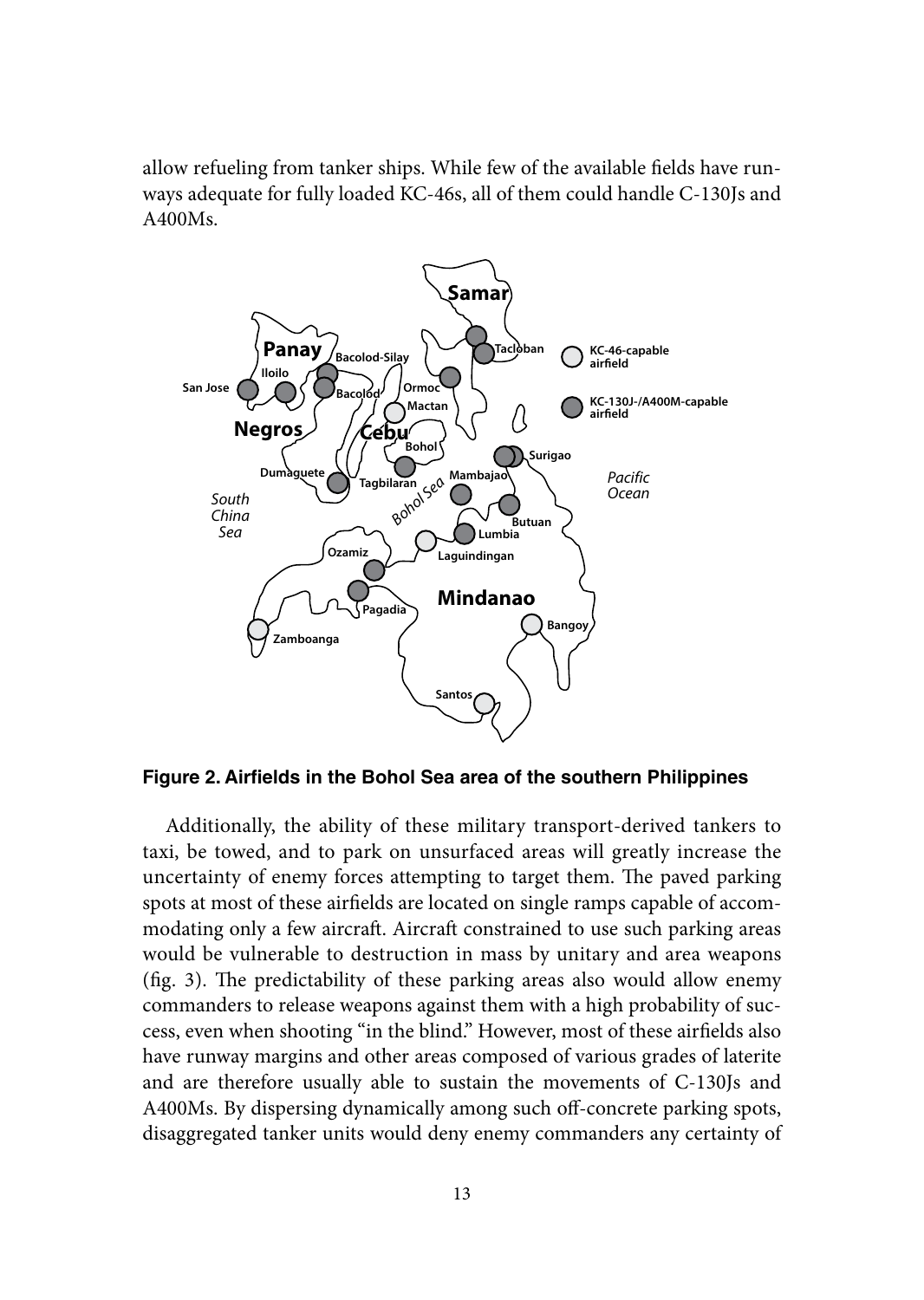hitting useful targets with weapons released on the basis of anything but realtime or near-real-time information.



**Figure 3. Fixed and dynamic dispersal vulnerabilities**

It is important to understand that the A400M and KC-130J are not equivalent aircraft. While both aircraft can operate from the same airfields, the A400M offers substantial operational advantages over the smaller aircraft. The A400M's 420-knot cruise speed compares well to the 350-knot speed of the C-130J. Faster speed equates to refueling combat aircraft at higher altitudes and supporting them deeper into contested airspaces while retaining the ability to evade enemy interceptors. For example, an enemy fighter flying at 540 knots and trying to run down a fleeing A400M 100 miles away would require 49 minutes to close the gap but only 32 minutes to do the same thing with a KC-130J. Seventeen additional minutes is a long time for fighter pilots watching fuel gauges and for signs of enemy attacks on *them*! Also, the A400M's substantially larger range/offload capacity over the C-130J would either increase the fuel available from a given number of aircraft at an agile base or reduce the number of aircraft based forward to satisfy a given demand. The A400M's larger cargo "box" size and payload also enhances its utility as an organic mobility platform for disaggregated tanker units and as an augmenter of general airlift efforts at times of reduced demand for its refueling capabilities.

## **Recommendations**

Drawing on unclassified data, this study sought to broaden discussion of whether an updated US strategy should emphasize hardened, disaggregated,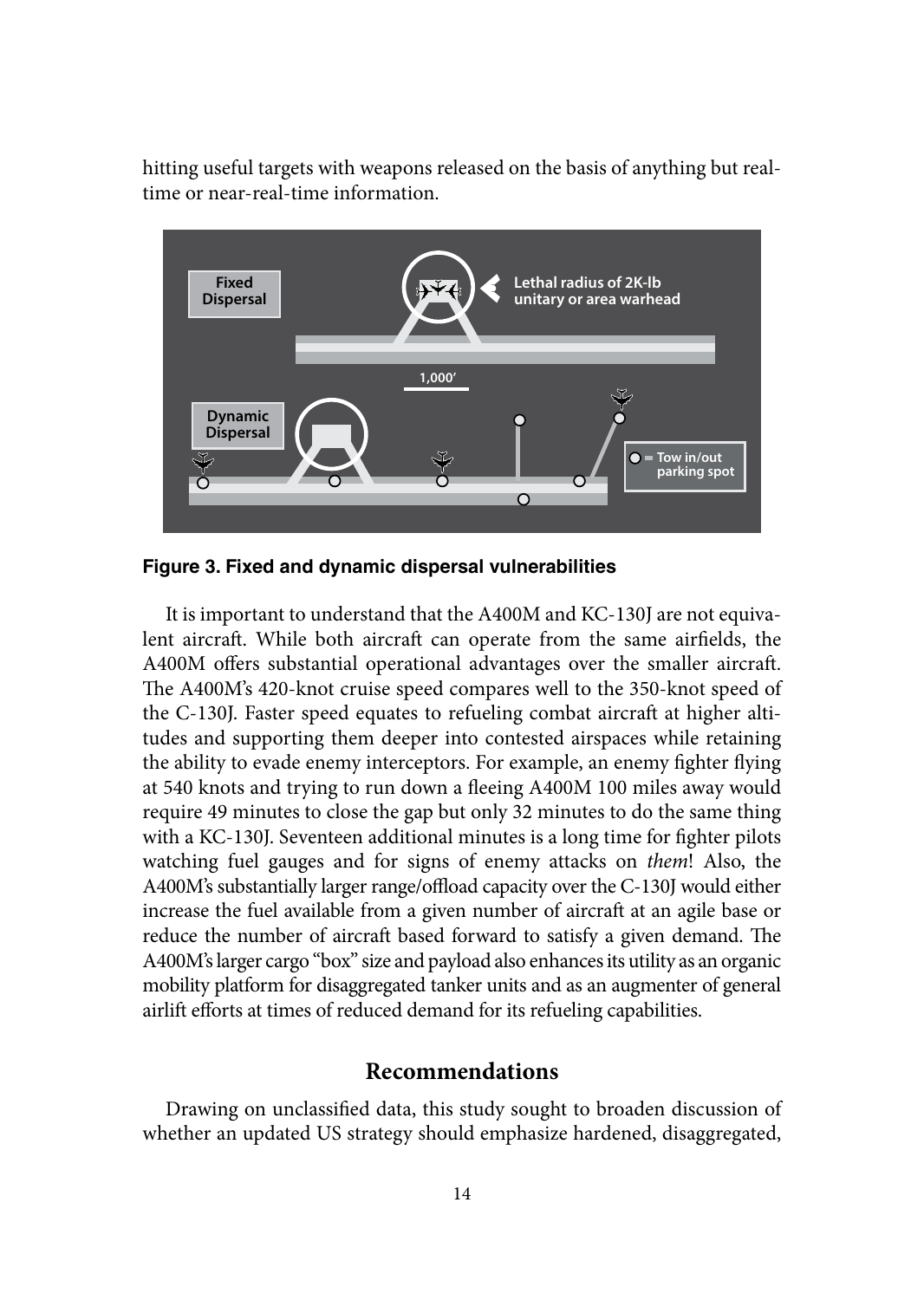or agile concepts. It pursued that question by describing the worst-case antiaccess/area-denial threat environment US and allied tanker forces might face in the future. It then discussed the characteristics of each of the basing options in relation to that threat environment and closed with a consideration of which of the available aircraft types would be most compatible with each basing option.

The salient finding of the study is that the USAF should incorporate all three concepts into its air refueling program in a combination that optimizes overall fleet operational and life-cycle costs, resilience, and effectiveness. On a relatively limited scale and as elements of multilayered defense networks, hardened bases can offer an effective albeit very expensive means of protecting a small portion of the tanker fleet that absolutely must be based well forward. Simple disaggregation involving infrequent movements of supported units offers some opportunity to protect tanker forces. But the requirement to establish supply warehouses, access agreements, and the like would limit the protection offered by this concept to deployed forces unless they also accelerated their rate of movement. Fixed or semifixed disaggregation, therefore, would be best employed in the face of A2/AD capabilities degraded previously by friendly operations. Agile basing of disaggregated forces in the missile ring likely would offer the most generally resilient and cost-effective method of basing air refueling forces forward. Sea basing to support land-based aerial refuelers in insular or littoral areas also could maximize their basing agility and logistically supportable disaggregation. For air planners, the survivability of a supporting sea base in forward operations is a troubling question but one perhaps best answered in close discussion with the experts in the Navy and Marines. Finally, this study suggests that if the Air Force gets serious about agile basing, it needs to take a closer look at the advantages offered by the middle-option candidate aircraft—the A400M.

This study ends, therefore, by reaffirming that a mixed solution to the basing challenge likely will be the optimal one and by suggesting the obvious—that this issue is a realm of continued study. Most importantly, perhaps, the ongoing and generally classified discussion of large-aircraft basing options needs broadening to embrace a more energetic version of agile basing and to include and inform a broader gallery of analysts and interested parties. An intellectually open and informed look at sea basing in support of Air Force refueling and other operations deserves to be a part of this inquiry, as does the full range of aircraft options available. Without doubt, looking at these issues will obligate the Air Force to cross some interservice turf and expertise boundaries and, possibly, confront some politically well-entrenched manufacturer interests. If the Air Force intends to fight with its tankers forward,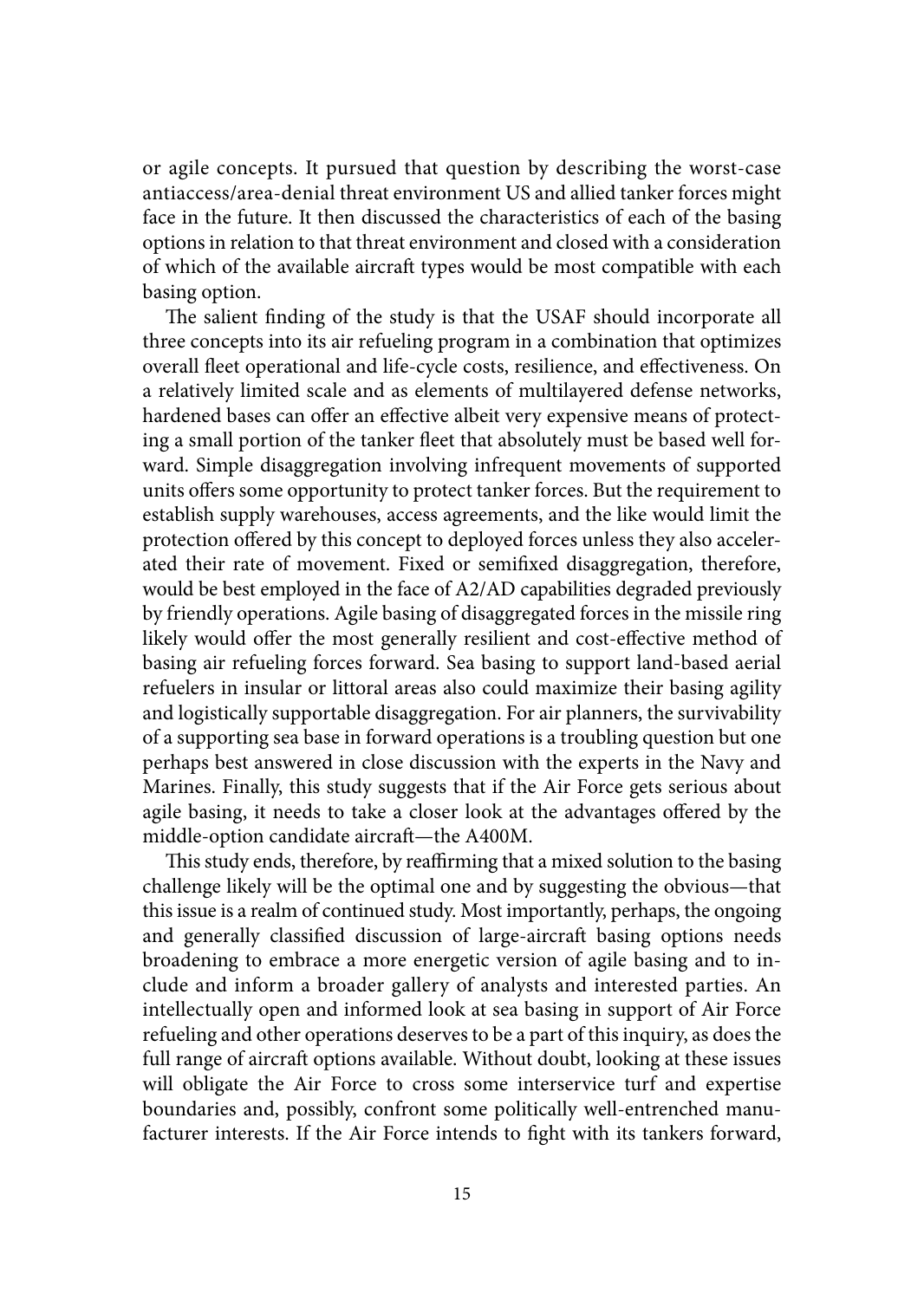these would be necessary next steps in developing the capabilities to do that in increasingly dangerous A2/AD environments.

#### **Notes**

1. The US Department of Defense generally defines *antiaccess* as "those actions and capabilities, usually long-range, designed to prevent an opposing force from entering an operational area" and *area denial* as "those actions and capabilities, usually of shorter range, designed not to keep an opposing force out, but to limit its freedom of action within the operational area." See DOD, *Joint Operational Access Concept (JOAC),* ver. 1.0, 17 January 2012, 6.

2. Ibid., 19–20.

3. Ben Blanchard, "China's President Xi Urges Greater Military Use of Space," *Reuters*, 15 April 2014, <http://uk.reuters.com/article/2014/04/15/uk>-china-defence-idUKBREA3E03G20140415; and DOD, *Annual Report to Congress: Military and Security Developments Involving the People's Republic of China 2014* (Washington, DC: DOD, 2014), 65.

4. Aircraft and missile force numbers from DOD, *Annual Report to Congress*, 2014, 7, 27, and throughout; Mark A. Stokes and Ian Easton, *Evolving Aerospace Trends in the Asia Pacific Region: Implications for Stability in the Taiwan Strait and Beyond* (Washington, DC: Project 49 Institute, 2014), 12-3; and Jonathan F. Solomon, "Defending the Fleet from China's Anti-ship Ballistic Missiles: Naval Deceptions' Roles in Sea-Based Missile Defense (master's thesis, Georgetown University, 2011), 25.

5. "Missile Threat: DF-21/-21A/-21B/-21C/-21D (CSS-5)," George C. Marshall and Claremont Institutes, 14 November 2012, <http://missilethreat.com/missiles/df>-21-21a-21b-21c-21d-css-5/; and "Missile Threat: HN-1/-2/-3," George C. Marshall and Claremont Institutes, 9 April 2013, [http://](http://missilethreat.com/missiles/hn) [missilethreat.com/missiles/hn](http://missilethreat.com/missiles/hn)-1-2-3/?country=china#china.

6. A useful chart can be found at "Mapping Migration," *Economist*, 17 November 2011, [http://www.economist.com/blogs/dailychart/2011/11/diasporas.](http://www.economist.com/blogs/dailychart/2011/11/diasporas)

7. Roger Cliff et al., *Entering the Dragon's Lair: Chinese Antiaccess Strategies and Their Implications for the United States* (Santa Monica, CA: RAND, 2007), 37–8 and 113–15.

8. For missile range specifications, see DOD, *Annual Report to Congress*, 2014, 85. Given the unavailability of definitive information on Chinese aircraft capabilities, this study presumes that their radii of action with strike-profile weapons loads will be roughly equivalent to those of late-model F-16s and F-18s, which fall between 350–450 nm.

9. John Stillion and David T. Orletsky, *Airbase Vulnerability to Conventional Cruise-Missile and Ballistic-Missile Attacks: Technology Scenarios and U.S. Air Force Responses* (Santa Monica, CA: RAND, 1999), 99; and Christopher J. Bowie, *The Anti-access Threat and Theater Air Bases* (Washington, DC: Center for Strategic and Budgetary Assessments, 2002), 58–65, for examples of this widely held position.

10. Cliff et al., *Entering the Dragon's Lair*, 99.

11. DOD, *Annual Report to Congress,* 2014, 32.

12. For insights into China's uncertain and contradictory approach to modernized command and control, see Zhao Shengnan, "New Joint Command System 'On Way,' " *China Daily*, 3 January 2014, [http://usa.chinadaily.com.cn/china/2014-01/03/content\\_17212780.htm](http://usa.chinadaily.com.cn/china/2014-01/03/content_17212780.htm); and for the military's quick rebuttal, see Bai Tiantian and Liu Yang, "No Joint Command: MOD," 6 January 2014, *Global Times*, <http://www.globaltimes.cn/content/835937.shtml>. For analysis of the situation, see James Mulvenon, "Rearranging the Deck Chairs on the *Liaoning*? The PLA Once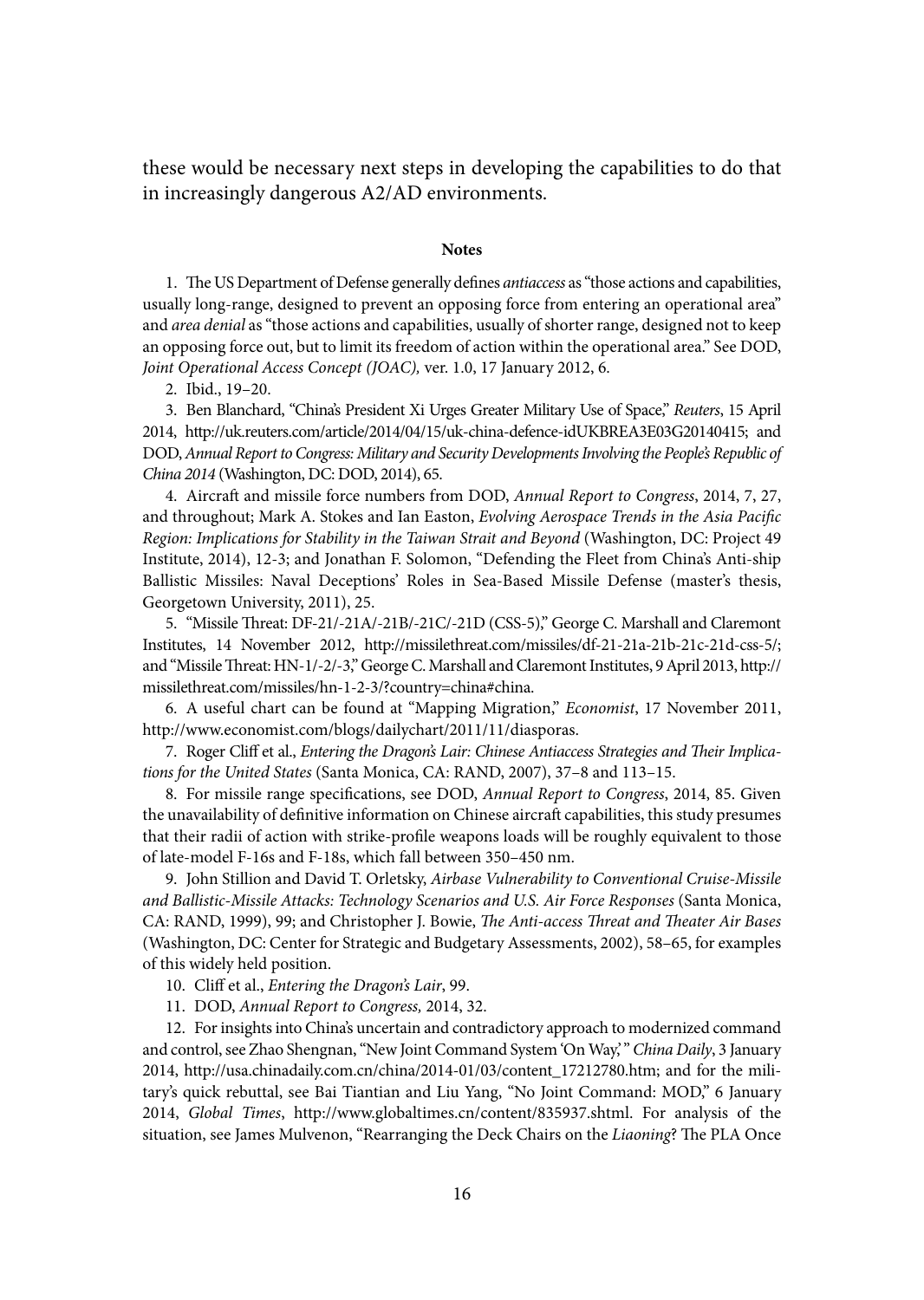Again Considers Reorganization," *China Leadership Monitor*, 14 March 2014, http://www. <hoover.org/publications/china>-leadership-monitor.

13. Carlo Kopp, "Hardening RAAF Air Base Infrastructure," *Air Power Australia*, 5 February 2008, 20.

14. This figure probably is on the low side of actual costs. Given the unavailability of direct data, it is an extrapolation of available costing data for standard hangars and smaller hardened shelters. It also reflects the very useful engineering and costing data on a notional large aircraft hangar provided by Thomas Watts, presently the general manager of Spantech Pty Ltd, Australia. Criticisms by individuals ready to release better data would be welcome.

15. DOD, *Joint Operational Access Concept*, 20.

16. Ibid., 37.

17. Bruce Felknor, "Top Secret Project Ivory Soap—Aircraft Repair Ships," American Merchant Marine at War, accessed 24 February 2014, [http://www.usmm.org/felknorivory.html.](http://www.usmm.org/felknorivory.html)

18. David Kummer, "Aviation Logistics Support: The T-AVB's Role in Aviation Logistics Planning," *Marine Corps Gazette*, September 2012, 52–53.

19. "Logistical Impact of Seabasing," Second Line of Defense, accessed 20 July 2014, [http://](http://www.sldinfo.com/the) [www.sldinfo.com/the-](http://www.sldinfo.com/the)logistical-impact-of-seabasing/; and Bradley Weisz, "The Bold Alligator 2012 Approach," Vimeo, video, 04:54, accessed 21 July 2014, [http://vimeo.com/35058483.](http://vimeo.com/35058483) Colonel Weisz, deputy commander of Expeditionary Strike Group Two, was discussing exercise Bold Alligator 2012, an experiment in supporting multiple ship-based aviation units from a single T-AVB. General information on T-AVB employment from John Reardon, US Maritime Administration, Division of Sealift Operations and Emergency Response, datasheet provided to author, 25 May 2014.

20. Capt Charles Walker, USN, retired, telephone interview by the author, 27 March 2014; and Timothy R. Neuman, telephone interview by the author, 4 March 2014. Captain Walker commanded the *Tallahatchie County* in 1968–69. See also *Tallahatchie County* veterans website, accessed 20 June 2014, <http://www.usstallahatchiecounty.com>.

21. The cruise speed of the UH-60 helicopter is about 150 knots and its operational radius about 300 nm. Given the operating and maintenance characteristics of helicopters, however, the practical radius of routine support likely will be shorter.

22. Current expeditionary fuel systems include the Air Force's system of Fuels Operational Readiness Capabilities Equipment (FORCE) and the Marine Corps' AABFS and TAFDS. The Marine Corps systems are particularly relevant to maritime environments since they can be set up, connected to offshore tanker ships, and put into initial operations in just a few hours.

23. See Marine Corps Systems Command (MCSC), "Tactical Airfield Fuel Dispensing System (TAFDS)," TM 12359A-OD, data sheet, accessed 5 August 2014, [http://www.marcorsyscom](http://www.marcorsyscom.marines.mil/Portals/105/pdmeps/docs/FUEL/B0675.pdf) [.marines.mil/Portals/105/pdmeps/docs/FUEL/B0675.pdf;](http://www.marcorsyscom.marines.mil/Portals/105/pdmeps/docs/FUEL/B0675.pdf) MCSC, "Amphibious Assault Fuel System (AAFS)," TM 12359A-OD, accessed 5 August 2014, [http://www.marcorsyscom.marines.](http://www.marcorsyscom.marines.mil/Portals/105/pdmeps/docs/FUEL/B0685.pdf) [mil/Portals/105/pdmeps/docs/FUEL/B0685.pdf](http://www.marcorsyscom.marines.mil/Portals/105/pdmeps/docs/FUEL/B0685.pdf); and Lance Cpl Keenan Zelazoski, "Fueling Fighting from Ship to Shore: Bulk Fuel Co. Demonstrates Capabilities of Amphibious Assault Fuel System," 1st Marine Logistics Group, 15 April 2014, <http://www.1stmlg> .marines.mi/ News/1stMLGNews/tabid/17231/Article/545107/fueling-fight-from-ship-to-shore-bulk-fuelco-demonstrates-capabilities-of-amph.aspx.

24. The KC-10 is 181 ft. long, with a wingspan of 165 ft. and a height of 58 ft. while the dimensions of the KC-46 are 165 ft., 157 ft., and 52 ft., respectively.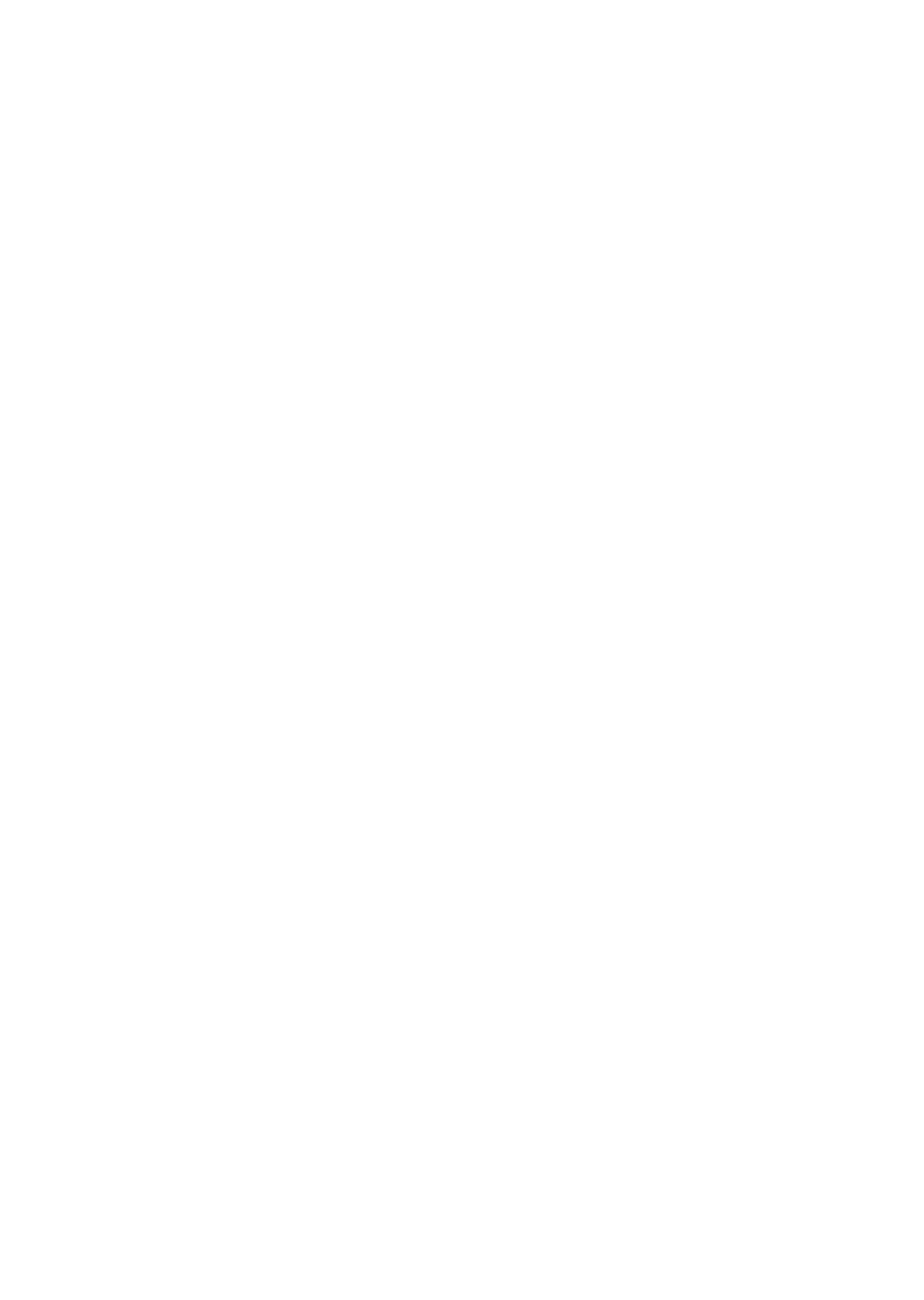# **Abbreviations**

| AABFS        | amphibious assault bulk fuel system           |
|--------------|-----------------------------------------------|
| A2/AD        | antiaccess/area denial                        |
| <b>DOD</b>   | Department of Defense                         |
| <b>ISR</b>   | information, surveillance, and reconnaissance |
| <b>MRBM</b>  | medium-range ballistic missile                |
| nm           | nautical mile                                 |
| <b>SOF</b>   | special operations forces                     |
| <b>SRBM</b>  | short-range ballistic missile                 |
| <b>TAFDS</b> | tactical airfield fuel dispensing system      |